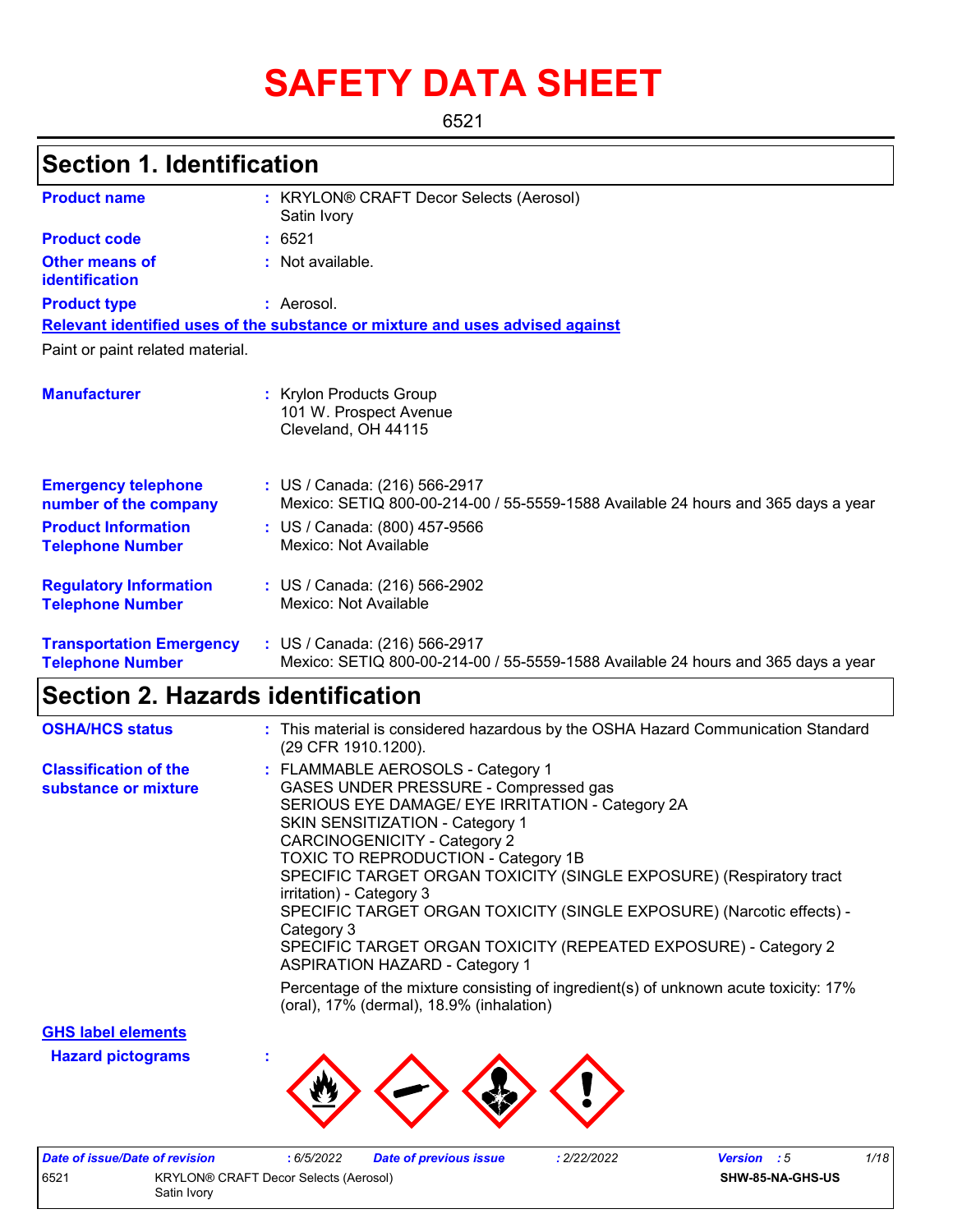# **Section 2. Hazards identification**

| <b>Signal word</b>                         | : Danger                                                                                                                                                                                                                                                                                                                                                                                                                                                                                                                                                                                                                                           |
|--------------------------------------------|----------------------------------------------------------------------------------------------------------------------------------------------------------------------------------------------------------------------------------------------------------------------------------------------------------------------------------------------------------------------------------------------------------------------------------------------------------------------------------------------------------------------------------------------------------------------------------------------------------------------------------------------------|
| <b>Hazard statements</b>                   | : Extremely flammable aerosol.<br>Contains gas under pressure; may explode if heated.<br>May be fatal if swallowed and enters airways.<br>May cause an allergic skin reaction.<br>Causes serious eye irritation.<br>May cause respiratory irritation.<br>May cause drowsiness or dizziness.<br>Suspected of causing cancer.<br>May damage fertility or the unborn child.<br>May cause damage to organs through prolonged or repeated exposure.                                                                                                                                                                                                     |
| <b>Precautionary statements</b>            |                                                                                                                                                                                                                                                                                                                                                                                                                                                                                                                                                                                                                                                    |
| <b>General</b>                             | : Read label before use. Keep out of reach of children. If medical advice is needed,<br>have product container or label at hand.                                                                                                                                                                                                                                                                                                                                                                                                                                                                                                                   |
| <b>Prevention</b>                          | : Obtain special instructions before use. Do not handle until all safety precautions have<br>been read and understood. Wear protective gloves, protective clothing and eye or face<br>protection. Keep away from heat, hot surfaces, sparks, open flames and other ignition<br>sources. No smoking. Do not spray on an open flame or other ignition source. Use<br>only outdoors or in a well-ventilated area. Do not breathe dust or mist. Wash<br>thoroughly after handling. Contaminated work clothing must not be allowed out of the<br>workplace. Pressurized container: Do not pierce or burn, even after use.                               |
| <b>Response</b>                            | : IF exposed or concerned: Get medical advice or attention. IF INHALED: Remove<br>person to fresh air and keep comfortable for breathing. Call a POISON CENTER or<br>doctor if you feel unwell. IF SWALLOWED: Immediately call a POISON CENTER or<br>doctor. Do NOT induce vomiting. Wash contaminated clothing before reuse. IF ON<br>SKIN: Wash with plenty of water. If skin irritation or rash occurs: Get medical advice or<br>attention. IF IN EYES: Rinse cautiously with water for several minutes. Remove contact<br>lenses, if present and easy to do. Continue rinsing. If eye irritation persists: Get medical<br>advice or attention. |
| <b>Storage</b>                             | : Store locked up. Protect from sunlight. Do not expose to temperatures exceeding 50<br>°C/122 °F. Store in a well-ventilated place. Keep container tightly closed.                                                                                                                                                                                                                                                                                                                                                                                                                                                                                |
| <b>Disposal</b>                            | : Dispose of contents and container in accordance with all local, regional, national and<br>international regulations.                                                                                                                                                                                                                                                                                                                                                                                                                                                                                                                             |
| <b>Supplemental label</b><br>elements      | DELAYED EFFECTS FROM LONG TERM OVEREXPOSURE. Contains solvents which<br>can cause permanent brain and nervous system damage. Intentional misuse by<br>deliberately concentrating and inhaling the contents can be harmful or fatal. WARNING:<br>This product contains chemicals known to the State of California to cause cancer and<br>birth defects or other reproductive harm.                                                                                                                                                                                                                                                                  |
|                                            | Please refer to the SDS for additional information. Keep out of reach of children. Keep<br>upright in a cool, dry place. Do not discard empty can in trash compactor.                                                                                                                                                                                                                                                                                                                                                                                                                                                                              |
| <b>Hazards not otherwise</b><br>classified | : DANGER: Rags, steel wool, other waste soaked with this product, and sanding residue<br>may spontaneously catch fire if improperly discarded. Immediately place rags, steel<br>wool, other waste soaked with this product, and sanding residue in a sealed, water-filled,<br>metal container. Dispose of in accordance with local fire regulations.                                                                                                                                                                                                                                                                                               |

## **Section 3. Composition/information on ingredients**

| Substance/mixture     | : Mixture        |
|-----------------------|------------------|
| <b>Other means of</b> | : Not available. |
| <b>identification</b> |                  |

#### **CAS number/other identifiers**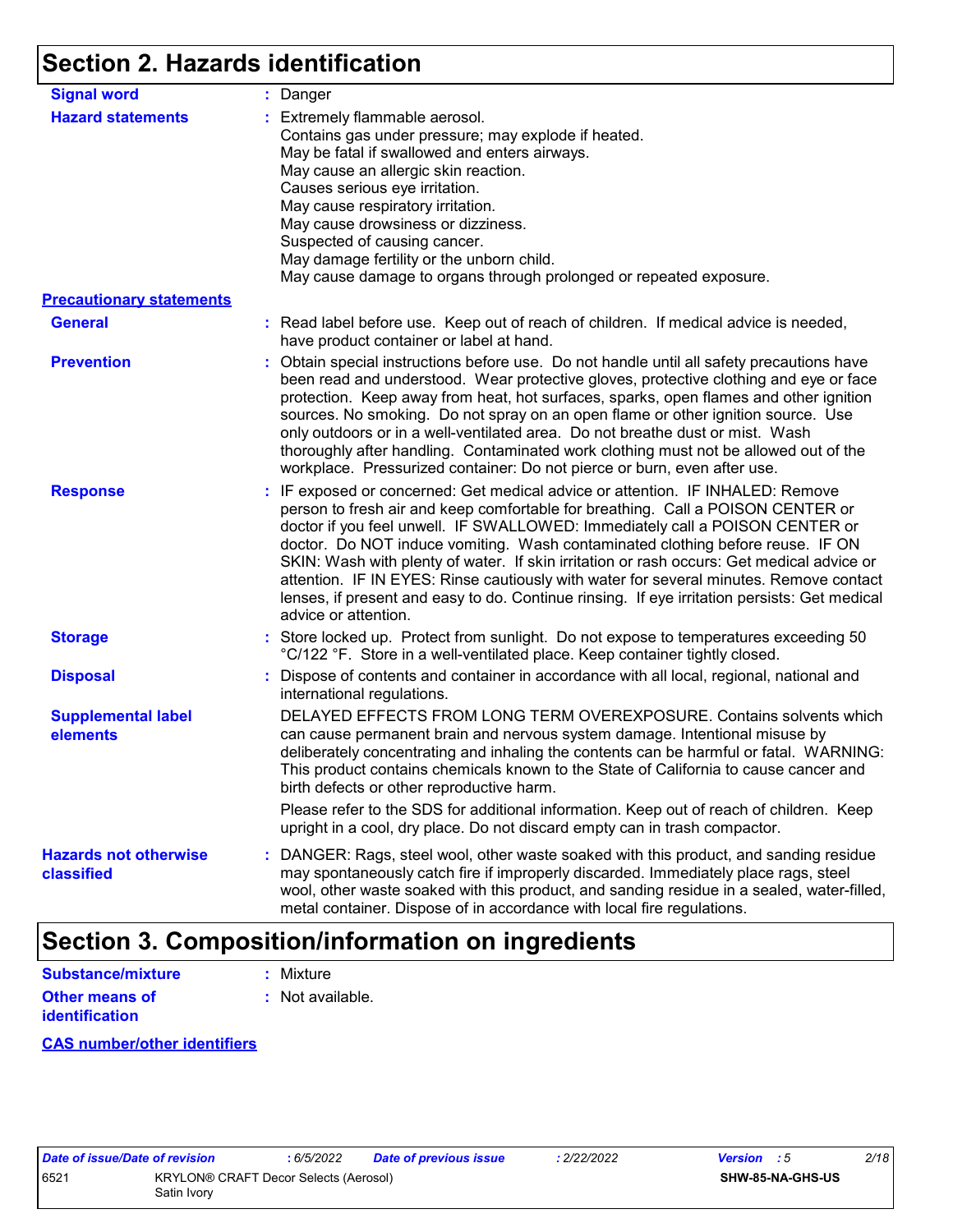### **Section 3. Composition/information on ingredients**

| <b>Ingredient name</b>               | % by weight | <b>CAS number</b> |
|--------------------------------------|-------------|-------------------|
| l Acetone                            | 225 - ≤50   | 67-64-1           |
| Propane                              | l≥10 - ≤25  | 74-98-6           |
| l Butane                             | ≤10         | 106-97-8          |
| n-Butyl Acetate                      | $ $ < 10    | 123-86-4          |
| l Titanium Dioxide                   | ՝≤3         | 13463-67-7        |
| 2-Propoxyethanol                     | ՝≤3         | 2807-30-9         |
| Zirconium 2-Ethylhexanoate           | l≤0.3       | 22464-99-9        |
| Methyl Ethyl Ketoxime                | l≤0.3       | 96-29-7           |
| Light Aromatic Hydrocarbons          | l≤0.3       | 64742-95-6        |
| Cobalt 2-Ethylhexanoate              | l≤0.3       | 136-52-7          |
| Hydrotreated Heavy Petroleum Naphtha | l≤0.3       | 64742-48-9        |

Any concentration shown as a range is to protect confidentiality or is due to batch variation.

**There are no additional ingredients present which, within the current knowledge of the supplier and in the concentrations applicable, are classified and hence require reporting in this section.**

**Occupational exposure limits, if available, are listed in Section 8.**

### **Section 4. First aid measures**

#### **Description of necessary first aid measures**

| <b>Eye contact</b>  | : Immediately flush eyes with plenty of water, occasionally lifting the upper and lower<br>eyelids. Check for and remove any contact lenses. Continue to rinse for at least 10<br>minutes. Get medical attention.                                                                                                                                                                                                                                                                                                                                                                                                                                                                                                                                       |
|---------------------|---------------------------------------------------------------------------------------------------------------------------------------------------------------------------------------------------------------------------------------------------------------------------------------------------------------------------------------------------------------------------------------------------------------------------------------------------------------------------------------------------------------------------------------------------------------------------------------------------------------------------------------------------------------------------------------------------------------------------------------------------------|
| <b>Inhalation</b>   | : Remove victim to fresh air and keep at rest in a position comfortable for breathing. If it<br>is suspected that fumes are still present, the rescuer should wear an appropriate mask<br>or self-contained breathing apparatus. If not breathing, if breathing is irregular or if<br>respiratory arrest occurs, provide artificial respiration or oxygen by trained personnel. It<br>may be dangerous to the person providing aid to give mouth-to-mouth resuscitation.<br>Get medical attention. If necessary, call a poison center or physician. If unconscious,<br>place in recovery position and get medical attention immediately. Maintain an open<br>airway. Loosen tight clothing such as a collar, tie, belt or waistband.                    |
| <b>Skin contact</b> | : Wash with plenty of soap and water. Remove contaminated clothing and shoes. Wash<br>contaminated clothing thoroughly with water before removing it, or wear gloves.<br>Continue to rinse for at least 10 minutes. Get medical attention. In the event of any<br>complaints or symptoms, avoid further exposure. Wash clothing before reuse. Clean<br>shoes thoroughly before reuse.                                                                                                                                                                                                                                                                                                                                                                   |
| <b>Ingestion</b>    | : Get medical attention immediately. Call a poison center or physician. Wash out mouth<br>with water. Remove dentures if any. If material has been swallowed and the exposed<br>person is conscious, give small quantities of water to drink. Stop if the exposed person<br>feels sick as vomiting may be dangerous. Aspiration hazard if swallowed. Can enter<br>lungs and cause damage. Do not induce vomiting. If vomiting occurs, the head should<br>be kept low so that vomit does not enter the lungs. Never give anything by mouth to an<br>unconscious person. If unconscious, place in recovery position and get medical<br>attention immediately. Maintain an open airway. Loosen tight clothing such as a collar,<br>tie, belt or waistband. |

**Most important symptoms/effects, acute and delayed**

| <b>Potential acute health effects</b> |                                                                                                                              |
|---------------------------------------|------------------------------------------------------------------------------------------------------------------------------|
| Eye contact                           | : Causes serious eye irritation.                                                                                             |
| <b>Inhalation</b>                     | : Can cause central nervous system (CNS) depression. May cause drowsiness or<br>dizziness. May cause respiratory irritation. |
| <b>Skin contact</b>                   | : May cause an allergic skin reaction.                                                                                       |

| Date of issue/Date of revision |                                                      | 6/5/2022 | <b>Date of previous issue</b> | : 2/22/2022 | <b>Version</b> : 5 |                  | 3/18 |
|--------------------------------|------------------------------------------------------|----------|-------------------------------|-------------|--------------------|------------------|------|
| 6521                           | KRYLON® CRAFT Decor Selects (Aerosol)<br>Satin Ivorv |          |                               |             |                    | SHW-85-NA-GHS-US |      |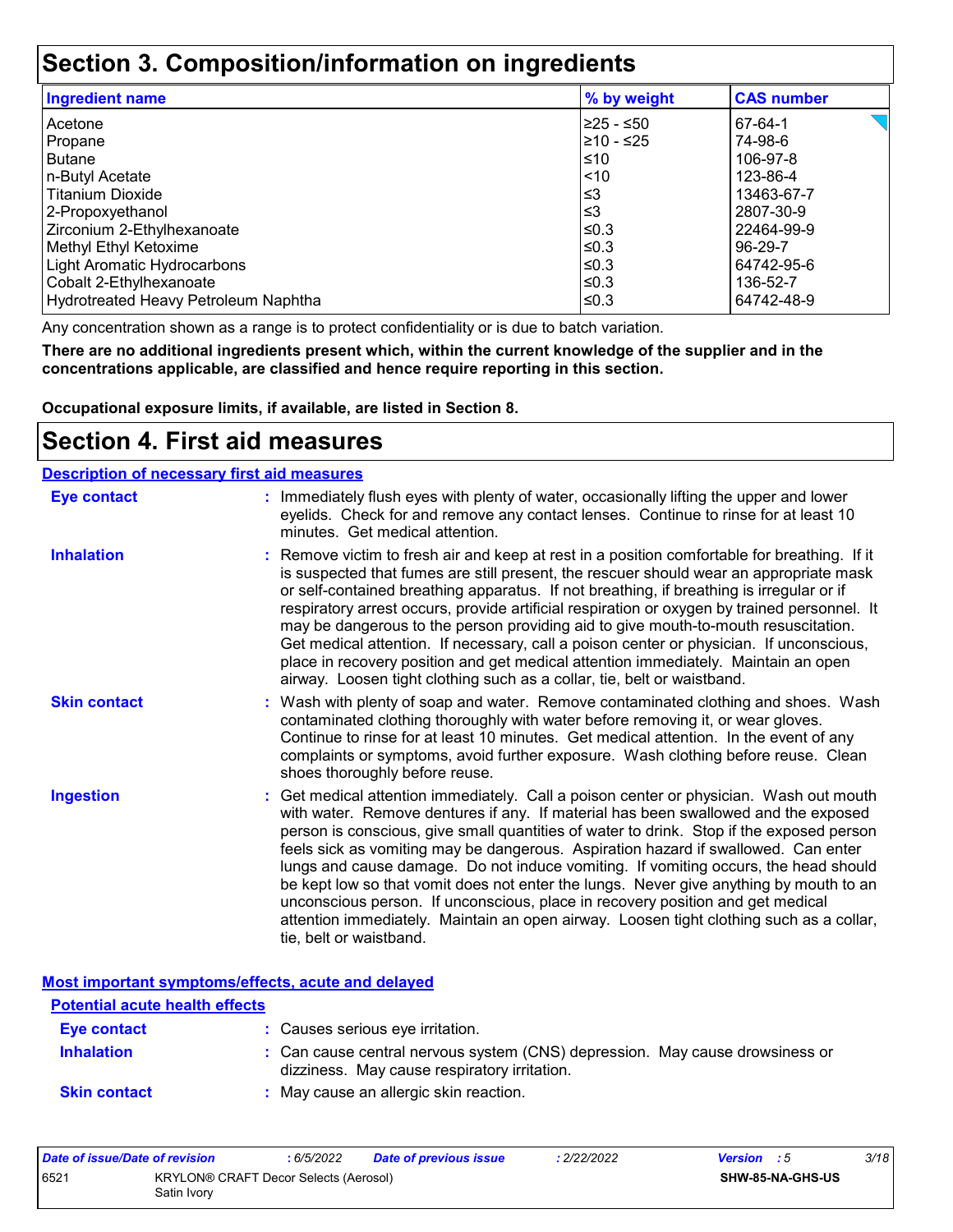# **Section 4. First aid measures**

| <b>Ingestion</b>                    | : Can cause central nervous system (CNS) depression. May be fatal if swallowed and<br>enters airways.                                                                                                                                                                                                                                                                                                           |
|-------------------------------------|-----------------------------------------------------------------------------------------------------------------------------------------------------------------------------------------------------------------------------------------------------------------------------------------------------------------------------------------------------------------------------------------------------------------|
| <b>Over-exposure signs/symptoms</b> |                                                                                                                                                                                                                                                                                                                                                                                                                 |
| <b>Eye contact</b>                  | : Adverse symptoms may include the following:<br>pain or irritation<br>watering<br>redness                                                                                                                                                                                                                                                                                                                      |
| <b>Inhalation</b>                   | : Adverse symptoms may include the following:<br>respiratory tract irritation<br>coughing<br>nausea or vomiting<br>headache<br>drowsiness/fatigue<br>dizziness/vertigo<br>unconsciousness<br>reduced fetal weight<br>increase in fetal deaths<br>skeletal malformations                                                                                                                                         |
| <b>Skin contact</b>                 | : Adverse symptoms may include the following:<br>irritation<br>redness<br>reduced fetal weight<br>increase in fetal deaths<br>skeletal malformations                                                                                                                                                                                                                                                            |
| <b>Ingestion</b>                    | : Adverse symptoms may include the following:<br>nausea or vomiting<br>reduced fetal weight<br>increase in fetal deaths<br>skeletal malformations                                                                                                                                                                                                                                                               |
|                                     | <b>Indication of immediate medical attention and special treatment needed, if necessary</b>                                                                                                                                                                                                                                                                                                                     |
| <b>Notes to physician</b>           | : Treat symptomatically. Contact poison treatment specialist immediately if large<br>quantities have been ingested or inhaled.                                                                                                                                                                                                                                                                                  |
| <b>Specific treatments</b>          | : No specific treatment.                                                                                                                                                                                                                                                                                                                                                                                        |
| <b>Protection of first-aiders</b>   | : No action shall be taken involving any personal risk or without suitable training. If it is<br>suspected that fumes are still present, the rescuer should wear an appropriate mask or<br>self-contained breathing apparatus. It may be dangerous to the person providing aid to<br>give mouth-to-mouth resuscitation. Wash contaminated clothing thoroughly with water<br>before removing it, or wear gloves. |
|                                     |                                                                                                                                                                                                                                                                                                                                                                                                                 |

**See toxicological information (Section 11)**

# **Section 5. Fire-fighting measures**

| <b>Extinguishing media</b>                           |                                              |                                                                                                                                                                                                                                                                                                                                                                                                                                                       |             |                         |      |
|------------------------------------------------------|----------------------------------------------|-------------------------------------------------------------------------------------------------------------------------------------------------------------------------------------------------------------------------------------------------------------------------------------------------------------------------------------------------------------------------------------------------------------------------------------------------------|-------------|-------------------------|------|
| <b>Suitable extinguishing</b><br>media               |                                              | : Use an extinguishing agent suitable for the surrounding fire.                                                                                                                                                                                                                                                                                                                                                                                       |             |                         |      |
| <b>Unsuitable extinguishing</b><br>media             | $:$ None known.                              |                                                                                                                                                                                                                                                                                                                                                                                                                                                       |             |                         |      |
| <b>Specific hazards arising</b><br>from the chemical |                                              | : Extremely flammable aerosol. Runoff to sewer may create fire or explosion hazard. In<br>a fire or if heated, a pressure increase will occur and the container may burst, with the<br>risk of a subsequent explosion. Gas may accumulate in low or confined areas or travel<br>a considerable distance to a source of ignition and flash back, causing fire or explosion.<br>Bursting aerosol containers may be propelled from a fire at high speed. |             |                         |      |
| Date of issue/Date of revision                       | :6/5/2022                                    | <b>Date of previous issue</b>                                                                                                                                                                                                                                                                                                                                                                                                                         | : 2/22/2022 | <b>Version</b> : 5      | 4/18 |
| 6521<br>Satin Ivory                                  | <b>KRYLON® CRAFT Decor Selects (Aerosol)</b> |                                                                                                                                                                                                                                                                                                                                                                                                                                                       |             | <b>SHW-85-NA-GHS-US</b> |      |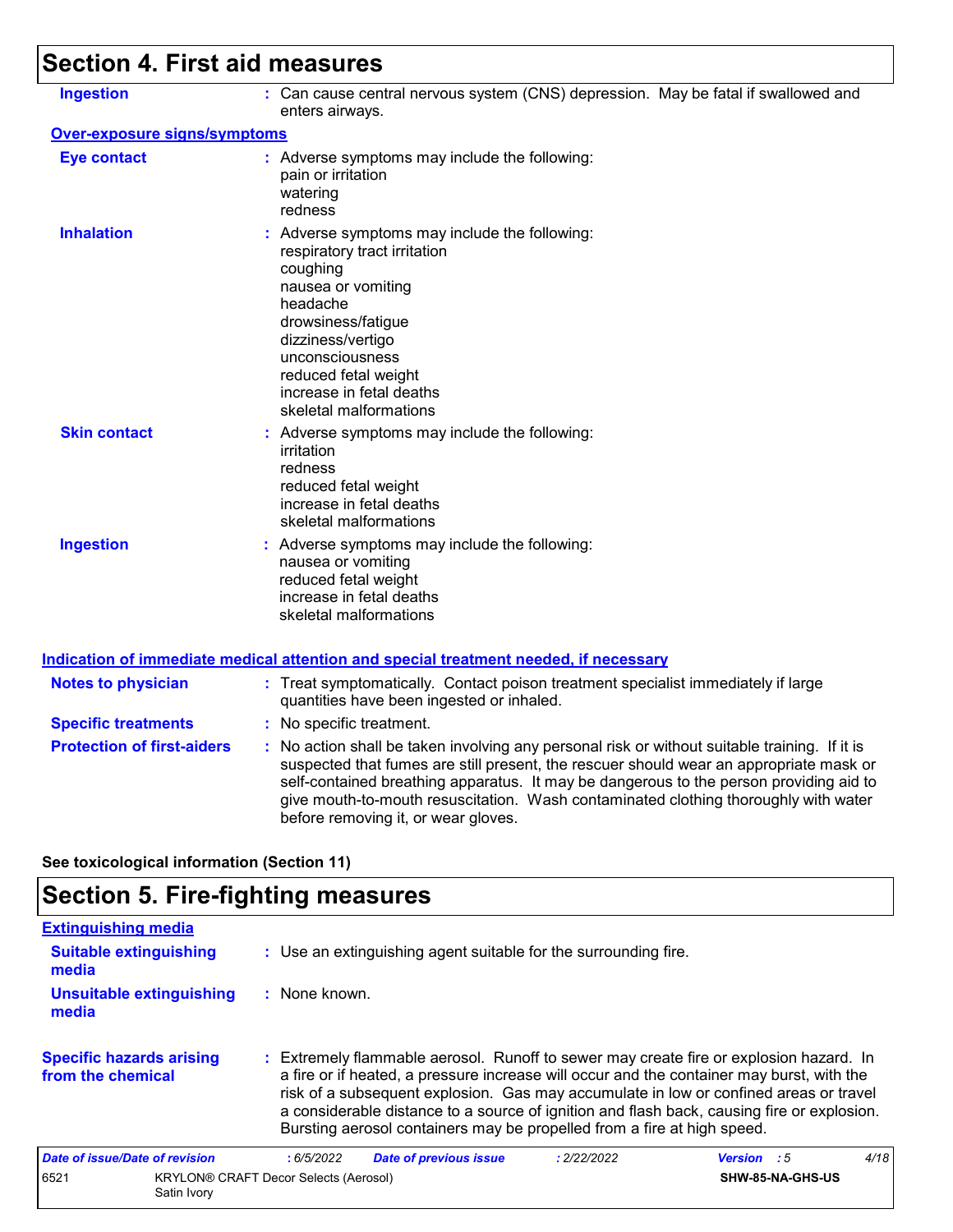### **Section 5. Fire-fighting measures**

| <b>Hazardous thermal</b><br>decomposition products       | Decomposition products may include the following materials:<br>carbon dioxide<br>carbon monoxide<br>metal oxide/oxides                                                                                                                                                                                                        |
|----------------------------------------------------------|-------------------------------------------------------------------------------------------------------------------------------------------------------------------------------------------------------------------------------------------------------------------------------------------------------------------------------|
| <b>Special protective actions</b><br>for fire-fighters   | : Promptly isolate the scene by removing all persons from the vicinity of the incident if<br>there is a fire. No action shall be taken involving any personal risk or without suitable<br>training. Move containers from fire area if this can be done without risk. Use water<br>spray to keep fire-exposed containers cool. |
| <b>Special protective</b><br>equipment for fire-fighters | Fire-fighters should wear appropriate protective equipment and self-contained breathing<br>apparatus (SCBA) with a full face-piece operated in positive pressure mode.                                                                                                                                                        |

### **Section 6. Accidental release measures**

#### **Personal precautions, protective equipment and emergency procedures**

| For non-emergency<br>personnel                               | : No action shall be taken involving any personal risk or without suitable training.<br>Evacuate surrounding areas. Keep unnecessary and unprotected personnel from<br>entering. In the case of aerosols being ruptured, care should be taken due to the rapid<br>escape of the pressurized contents and propellant. If a large number of containers are<br>ruptured, treat as a bulk material spillage according to the instructions in the clean-up<br>section. Do not touch or walk through spilled material. Shut off all ignition sources. No<br>flares, smoking or flames in hazard area. Avoid breathing vapor or mist. Provide<br>adequate ventilation. Wear appropriate respirator when ventilation is inadequate. Put<br>on appropriate personal protective equipment. |  |
|--------------------------------------------------------------|----------------------------------------------------------------------------------------------------------------------------------------------------------------------------------------------------------------------------------------------------------------------------------------------------------------------------------------------------------------------------------------------------------------------------------------------------------------------------------------------------------------------------------------------------------------------------------------------------------------------------------------------------------------------------------------------------------------------------------------------------------------------------------|--|
| For emergency responders                                     | : If specialized clothing is required to deal with the spillage, take note of any information in<br>Section 8 on suitable and unsuitable materials. See also the information in "For non-<br>emergency personnel".                                                                                                                                                                                                                                                                                                                                                                                                                                                                                                                                                               |  |
| <b>Environmental precautions</b>                             | : Avoid dispersal of spilled material and runoff and contact with soil, waterways, drains<br>and sewers. Inform the relevant authorities if the product has caused environmental<br>pollution (sewers, waterways, soil or air).                                                                                                                                                                                                                                                                                                                                                                                                                                                                                                                                                  |  |
| <b>Methods and materials for containment and cleaning up</b> |                                                                                                                                                                                                                                                                                                                                                                                                                                                                                                                                                                                                                                                                                                                                                                                  |  |
| <b>Small spill</b>                                           | : Stop leak if without risk. Move containers from spill area. Use spark-proof tools and<br>explosion-proof equipment. Dilute with water and mop up if water-soluble. Alternatively,<br>or if water-insoluble, absorb with an inert dry material and place in an appropriate waste<br>disposal container. Dispose of via a licensed waste disposal contractor.                                                                                                                                                                                                                                                                                                                                                                                                                    |  |
| <b>Large spill</b>                                           | : Stop leak if without risk. Move containers from spill area. Use spark-proof tools and<br>explosion-proof equipment. Approach release from upwind. Prevent entry into sewers,<br>water courses, basements or confined areas. Wash spillages into an effluent treatment<br>plant or proceed as follows. Contain and collect spillage with non-combustible,<br>absorbent material e.g. sand, earth, vermiculite or diatomaceous earth and place in<br>container for disposal according to local regulations (see Section 13). Dispose of via a<br>licensed waste disposal contractor. Contaminated absorbent material may pose the<br>same hazard as the spilled product. Note: see Section 1 for emergency contact<br>information and Section 13 for waste disposal.             |  |

# **Section 7. Handling and storage**

**Precautions for safe handling**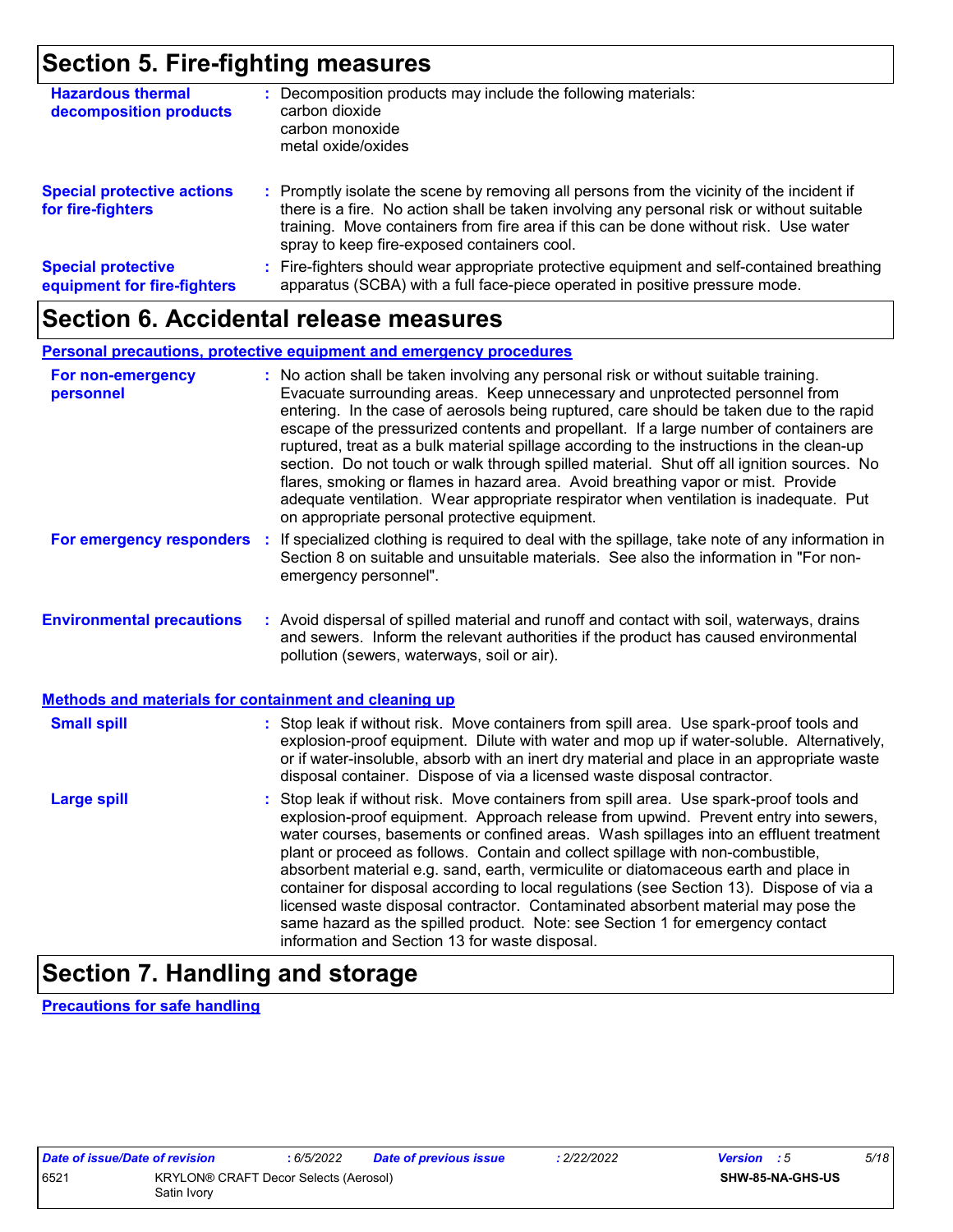# **Section 7. Handling and storage**

| <b>Protective measures</b>                                                       | : Put on appropriate personal protective equipment (see Section 8). Persons with a<br>history of skin sensitization problems should not be employed in any process in which<br>this product is used. Pressurized container: protect from sunlight and do not expose to<br>temperatures exceeding 50°C. Do not pierce or burn, even after use. Avoid exposure -<br>obtain special instructions before use. Avoid exposure during pregnancy. Do not<br>handle until all safety precautions have been read and understood. Do not get in eyes<br>or on skin or clothing. Do not breathe vapor or mist. Do not swallow. Avoid breathing<br>gas. Use only with adequate ventilation. Wear appropriate respirator when ventilation is<br>inadequate. Store and use away from heat, sparks, open flame or any other ignition<br>source. Use explosion-proof electrical (ventilating, lighting and material handling)<br>equipment. Use only non-sparking tools. Empty containers retain product residue and<br>can be hazardous. |
|----------------------------------------------------------------------------------|---------------------------------------------------------------------------------------------------------------------------------------------------------------------------------------------------------------------------------------------------------------------------------------------------------------------------------------------------------------------------------------------------------------------------------------------------------------------------------------------------------------------------------------------------------------------------------------------------------------------------------------------------------------------------------------------------------------------------------------------------------------------------------------------------------------------------------------------------------------------------------------------------------------------------------------------------------------------------------------------------------------------------|
| <b>Advice on general</b><br>occupational hygiene                                 | : Eating, drinking and smoking should be prohibited in areas where this material is<br>handled, stored and processed. Workers should wash hands and face before eating,<br>drinking and smoking. Remove contaminated clothing and protective equipment before<br>entering eating areas. See also Section 8 for additional information on hygiene<br>measures.                                                                                                                                                                                                                                                                                                                                                                                                                                                                                                                                                                                                                                                             |
| <b>Conditions for safe storage,</b><br>including any<br><b>incompatibilities</b> | : Store in accordance with local regulations. Store away from direct sunlight in a dry, cool<br>and well-ventilated area, away from incompatible materials (see Section 10) and food<br>and drink. Protect from sunlight. Store locked up. Eliminate all ignition sources. Use<br>appropriate containment to avoid environmental contamination. See Section 10 for<br>incompatible materials before handling or use.                                                                                                                                                                                                                                                                                                                                                                                                                                                                                                                                                                                                      |

## **Section 8. Exposure controls/personal protection**

#### **Control parameters**

**Occupational exposure limits (OSHA United States)**

| <b>Ingredient name</b>                               | CAS#                          | <b>Exposure limits</b>                                                                   |
|------------------------------------------------------|-------------------------------|------------------------------------------------------------------------------------------|
| Acetone                                              | 67-64-1                       | ACGIH TLV (United States, 1/2021).<br>TWA: 250 ppm 8 hours.<br>STEL: 500 ppm 15 minutes. |
|                                                      |                               | NIOSH REL (United States, 10/2020).<br>TWA: 250 ppm 10 hours.                            |
|                                                      |                               | TWA: 590 mg/m <sup>3</sup> 10 hours.                                                     |
|                                                      |                               | OSHA PEL (United States, 5/2018).                                                        |
|                                                      |                               | TWA: 1000 ppm 8 hours.                                                                   |
|                                                      |                               | TWA: 2400 mg/m <sup>3</sup> 8 hours.                                                     |
| Propane                                              | 74-98-6                       | NIOSH REL (United States, 10/2020).                                                      |
|                                                      |                               | TWA: 1000 ppm 10 hours.                                                                  |
|                                                      |                               | TWA: 1800 mg/m <sup>3</sup> 10 hours.                                                    |
|                                                      |                               | OSHA PEL (United States, 5/2018).                                                        |
|                                                      |                               | TWA: 1000 ppm 8 hours.<br>TWA: 1800 mg/m <sup>3</sup> 8 hours.                           |
|                                                      |                               | ACGIH TLV (United States, 1/2021). Oxygen                                                |
|                                                      |                               | Depletion [Asphyxiant]. Explosive potential.                                             |
| <b>Butane</b>                                        | 106-97-8                      | NIOSH REL (United States, 10/2020).                                                      |
|                                                      |                               | TWA: 800 ppm 10 hours.                                                                   |
|                                                      |                               | TWA: 1900 mg/m <sup>3</sup> 10 hours.                                                    |
|                                                      |                               | ACGIH TLV (United States, 1/2021).                                                       |
|                                                      |                               | <b>Explosive potential.</b>                                                              |
|                                                      |                               | STEL: 1000 ppm 15 minutes.                                                               |
| n-Butyl Acetate                                      | 123-86-4                      | NIOSH REL (United States, 10/2020).                                                      |
|                                                      |                               | TWA: 150 ppm 10 hours.                                                                   |
|                                                      |                               | TWA: 710 mg/m <sup>3</sup> 10 hours.                                                     |
|                                                      |                               | STEL: 200 ppm 15 minutes.                                                                |
| Date of issue/Date of revision<br>: 6/5/2022         | <b>Date of previous issue</b> | 6/18<br>Version : 5<br>: 2/22/2022                                                       |
| 6521<br><b>KRYLON® CRAFT Decor Selects (Aerosol)</b> |                               | SHW-85-NA-GHS-US                                                                         |
| Satin Ivory                                          |                               |                                                                                          |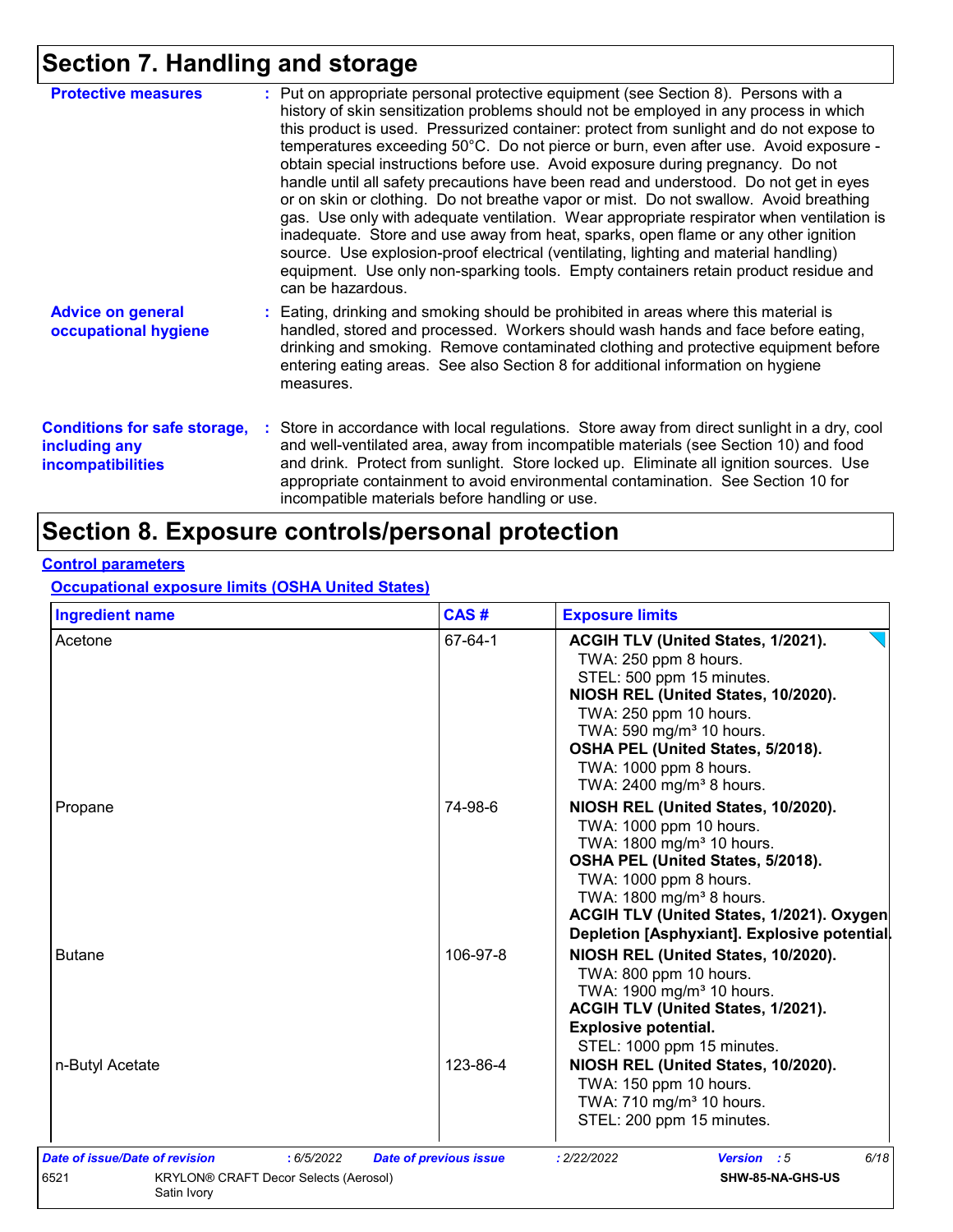# **Section 8. Exposure controls/personal protection**

|                                                        |                         | STEL: 950 mg/m <sup>3</sup> 15 minutes.<br>OSHA PEL (United States, 5/2018).<br>TWA: 150 ppm 8 hours.<br>TWA: 710 mg/m <sup>3</sup> 8 hours.<br>ACGIH TLV (United States, 1/2021).<br>STEL: 150 ppm 15 minutes.<br>TWA: 50 ppm 8 hours.                                                                                                                                    |
|--------------------------------------------------------|-------------------------|----------------------------------------------------------------------------------------------------------------------------------------------------------------------------------------------------------------------------------------------------------------------------------------------------------------------------------------------------------------------------|
| Titanium Dioxide                                       | 13463-67-7              | ACGIH TLV (United States, 1/2021).<br>TWA: 10 mg/m <sup>3</sup> 8 hours.<br>OSHA PEL (United States, 5/2018).<br>TWA: 15 mg/m <sup>3</sup> 8 hours. Form: Total dust                                                                                                                                                                                                       |
| 2-Propoxyethanol<br>Zirconium 2-Ethylhexanoate         | 2807-30-9<br>22464-99-9 | None.<br>ACGIH TLV (United States, 1/2021).<br>TWA: $5 \text{ mg/m}^3$ , (as Zr) 8 hours.<br>STEL: 10 mg/m <sup>3</sup> , (as Zr) 15 minutes.<br>NIOSH REL (United States, 10/2020).<br>TWA: $5 \text{ mg/m}^3$ , (as Zr) 10 hours.<br>STEL: 10 mg/m <sup>3</sup> , (as Zr) 15 minutes.<br>OSHA PEL (United States, 5/2018).<br>TWA: $5 \text{ mg/m}^3$ , (as Zr) 8 hours. |
| Methyl Ethyl Ketoxime                                  | 96-29-7                 | OARS WEEL (United States, 1/2021). Skin<br>sensitizer.<br>TWA: 10 ppm 8 hours.                                                                                                                                                                                                                                                                                             |
| Light Aromatic Hydrocarbons<br>Cobalt 2-Ethylhexanoate | 64742-95-6<br>136-52-7  | None.<br>ACGIH TLV (United States, 1/2021). Skin<br>sensitizer. Inhalation sensitizer.<br>TWA: $0.02 \text{ mg/m}^3$ , (as Co) 8 hours.                                                                                                                                                                                                                                    |
| Hydrotreated Heavy Petroleum Naphtha                   | 64742-48-9              | None.                                                                                                                                                                                                                                                                                                                                                                      |

#### **Occupational exposure limits (Canada)**

| <b>Ingredient name</b>                                                                               | CAS#                          | <b>Exposure limits</b>                                                                                                                                                                                                                                                                                                                                                                                                                                                                                                                                                                                                                                                                                                                    |
|------------------------------------------------------------------------------------------------------|-------------------------------|-------------------------------------------------------------------------------------------------------------------------------------------------------------------------------------------------------------------------------------------------------------------------------------------------------------------------------------------------------------------------------------------------------------------------------------------------------------------------------------------------------------------------------------------------------------------------------------------------------------------------------------------------------------------------------------------------------------------------------------------|
| acetone                                                                                              | 67-64-1                       | CA Alberta Provincial (Canada, 6/2018).<br>8 hrs OEL: 1200 mg/m <sup>3</sup> 8 hours.<br>15 min OEL: 1800 mg/m <sup>3</sup> 15 minutes.<br>8 hrs OEL: 500 ppm 8 hours.<br>15 min OEL: 750 ppm 15 minutes.<br><b>CA British Columbia Provincial (Canada,</b><br>$6/2021$ .<br>TWA: 250 ppm 8 hours.<br>STEL: 500 ppm 15 minutes.<br>CA Ontario Provincial (Canada, 6/2019).<br>TWA: 250 ppm 8 hours.<br>STEL: 500 ppm 15 minutes.<br>CA Quebec Provincial (Canada, 6/2021).<br>TWAEV: 500 ppm 8 hours.<br>TWAEV: 1190 mg/m <sup>3</sup> 8 hours.<br>STEV: 1000 ppm 15 minutes.<br>STEV: 2380 mg/m <sup>3</sup> 15 minutes.<br><b>CA Saskatchewan Provincial (Canada,</b><br>7/2013).<br>STEL: 750 ppm 15 minutes.<br>TWA: 500 ppm 8 hours. |
| Normal propane                                                                                       | 74-98-6                       | CA Alberta Provincial (Canada, 6/2018).<br>8 hrs OEL: 1000 ppm 8 hours.<br>CA Quebec Provincial (Canada, 6/2021).<br>TWAEV: 1000 ppm 8 hours.                                                                                                                                                                                                                                                                                                                                                                                                                                                                                                                                                                                             |
| Date of issue/Date of revision<br>: 6/5/2022<br>6521<br><b>KRYLON® CRAFT Decor Selects (Aerosol)</b> | <b>Date of previous issue</b> | 7/18<br>: 2/22/2022<br>Version : 5<br>SHW-85-NA-GHS-US                                                                                                                                                                                                                                                                                                                                                                                                                                                                                                                                                                                                                                                                                    |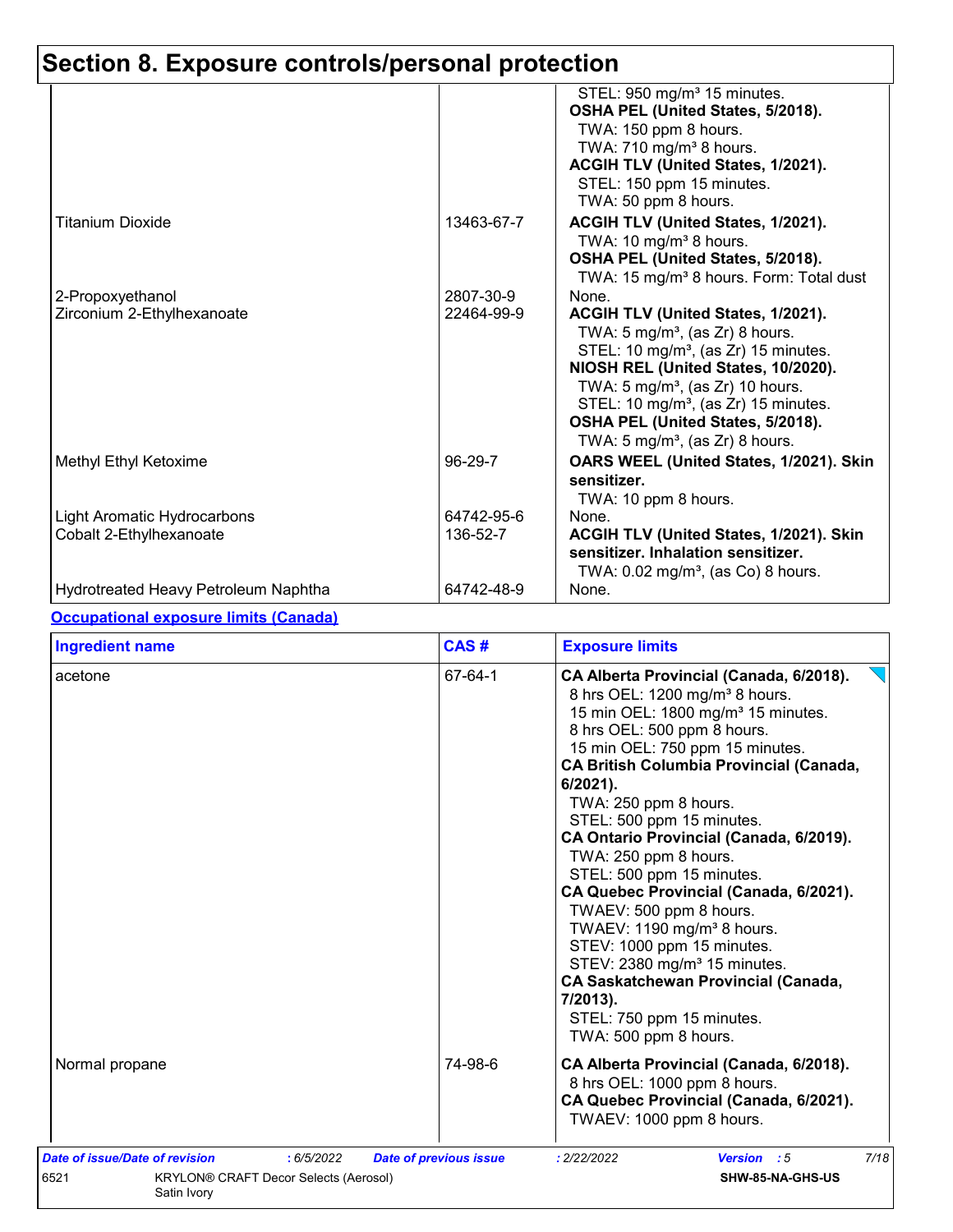# **Section 8. Exposure controls/personal protection**

|                  |            | TWAEV: 1800 mg/m <sup>3</sup> 8 hours.<br><b>CA Saskatchewan Provincial (Canada,</b><br>7/2013).<br>STEL: 1250 ppm 15 minutes.<br>TWA: 1000 ppm 8 hours.<br><b>CA British Columbia Provincial (Canada,</b><br>6/2021). Oxygen Depletion [Asphyxiant].<br><b>Explosive potential.</b><br>CA Ontario Provincial (Canada, 6/2019).                                                                                                                                                                                                                                                                                      |
|------------------|------------|----------------------------------------------------------------------------------------------------------------------------------------------------------------------------------------------------------------------------------------------------------------------------------------------------------------------------------------------------------------------------------------------------------------------------------------------------------------------------------------------------------------------------------------------------------------------------------------------------------------------|
|                  |            | <b>Oxygen Depletion [Asphyxiant]. Explosive</b>                                                                                                                                                                                                                                                                                                                                                                                                                                                                                                                                                                      |
|                  |            | potential.                                                                                                                                                                                                                                                                                                                                                                                                                                                                                                                                                                                                           |
| <b>Butane</b>    | 106-97-8   | CA Alberta Provincial (Canada, 6/2018).<br>8 hrs OEL: 1000 ppm 8 hours.<br>CA Quebec Provincial (Canada, 6/2021).<br>TWAEV: 800 ppm 8 hours.<br>TWAEV: 1900 mg/m <sup>3</sup> 8 hours.<br><b>CA Saskatchewan Provincial (Canada,</b><br>7/2013).                                                                                                                                                                                                                                                                                                                                                                     |
|                  |            | STEL: 1250 ppm 15 minutes.<br>TWA: 1000 ppm 8 hours.<br><b>CA British Columbia Provincial (Canada,</b><br>6/2021). Explosive potential.<br>STEL: 1000 ppm 15 minutes.<br>CA Ontario Provincial (Canada, 6/2019).                                                                                                                                                                                                                                                                                                                                                                                                     |
|                  |            | <b>Explosive potential.</b><br>STEL: 1000 ppm 15 minutes.                                                                                                                                                                                                                                                                                                                                                                                                                                                                                                                                                            |
| n-butyl acetate  | 123-86-4   | CA Alberta Provincial (Canada, 6/2018).<br>15 min OEL: 200 ppm 15 minutes.<br>15 min OEL: 950 mg/m <sup>3</sup> 15 minutes.<br>8 hrs OEL: 150 ppm 8 hours.<br>8 hrs OEL: 713 mg/m <sup>3</sup> 8 hours.<br><b>CA Saskatchewan Provincial (Canada,</b><br>7/2013).<br>STEL: 200 ppm 15 minutes.<br>TWA: 150 ppm 8 hours.<br>CA Ontario Provincial (Canada, 6/2019).<br>STEL: 150 ppm 15 minutes.<br>TWA: 50 ppm 8 hours.<br><b>CA British Columbia Provincial (Canada,</b><br>$6/2021$ ).<br>STEL: 150 ppm 15 minutes.<br>TWA: 50 ppm 8 hours.<br>CA Quebec Provincial (Canada, 6/2021).<br>STEV: 150 ppm 15 minutes. |
|                  |            | TWAEV: 50 ppm 8 hours.                                                                                                                                                                                                                                                                                                                                                                                                                                                                                                                                                                                               |
| Titanium dioxide | 13463-67-7 | <b>CA British Columbia Provincial (Canada,</b><br>6/2021).<br>TWA: 10 mg/m <sup>3</sup> 8 hours. Form: Total dust<br>TWA: 3 mg/m <sup>3</sup> 8 hours. Form: respirable<br>fraction<br>CA Quebec Provincial (Canada, 6/2021).<br>TWAEV: 10 mg/m <sup>3</sup> 8 hours. Form: Total dust.<br>CA Alberta Provincial (Canada, 6/2018).<br>8 hrs OEL: 10 mg/m <sup>3</sup> 8 hours.<br>CA Ontario Provincial (Canada, 6/2019).<br>TWA: 10 mg/m <sup>3</sup> 8 hours.                                                                                                                                                      |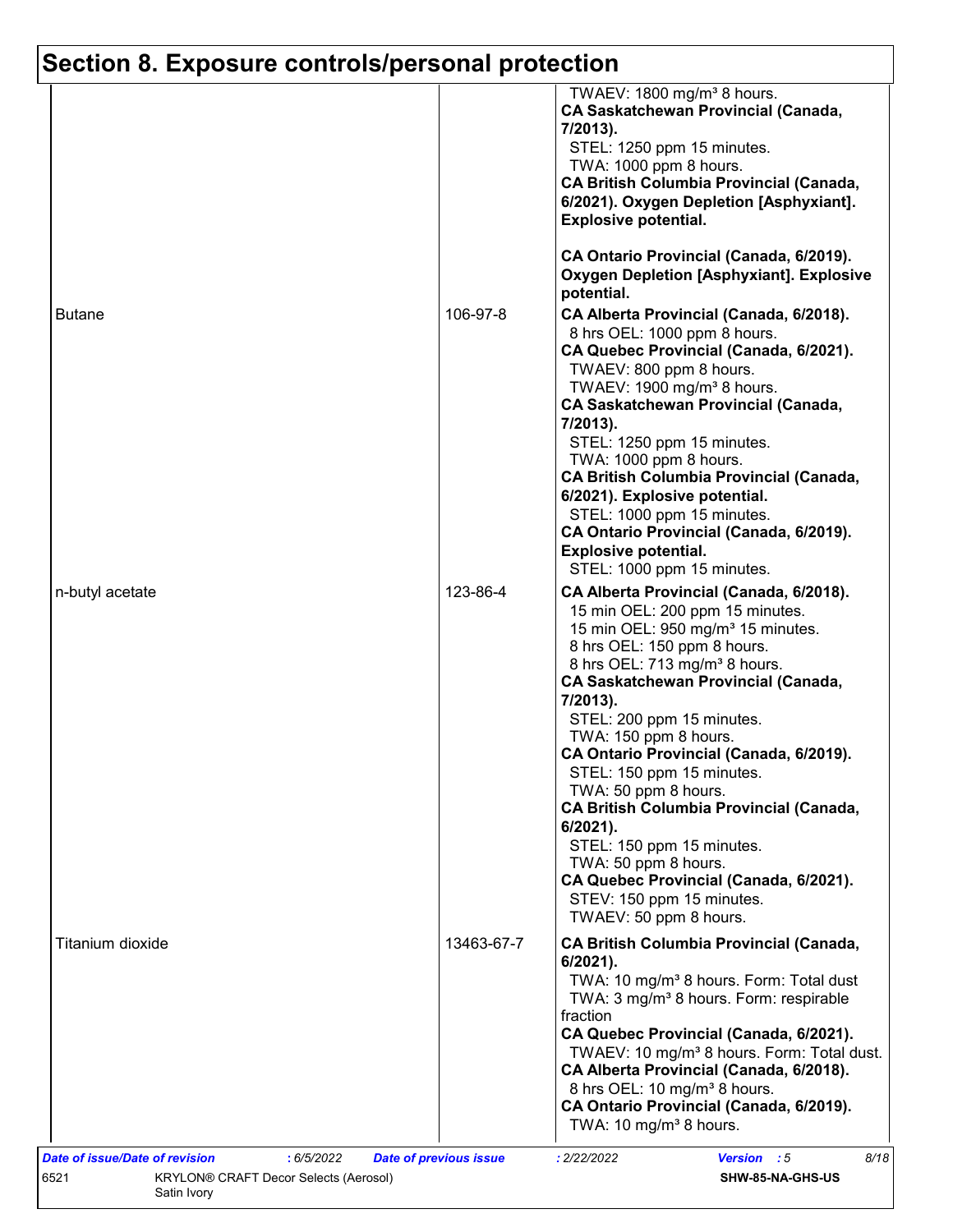# **Section 8. Exposure controls/personal protection**

|                            |            | <b>CA Saskatchewan Provincial (Canada,</b><br>7/2013).<br>STEL: 20 mg/m <sup>3</sup> 15 minutes.<br>TWA: 10 mg/m <sup>3</sup> 8 hours.                                                                                                                                                                                                                                                                                                                                                                                                                                                                                |
|----------------------------|------------|-----------------------------------------------------------------------------------------------------------------------------------------------------------------------------------------------------------------------------------------------------------------------------------------------------------------------------------------------------------------------------------------------------------------------------------------------------------------------------------------------------------------------------------------------------------------------------------------------------------------------|
| 2-Propoxyethanol           | 2807-30-9  | CA Ontario Provincial (Canada, 6/2019).<br>Absorbed through skin.<br>TWA: $110$ mg/m <sup>3</sup> 8 hours.<br>TWA: 25 ppm 8 hours.                                                                                                                                                                                                                                                                                                                                                                                                                                                                                    |
| Zirconium 2-Ethylhexanoate | 22464-99-9 | CA Alberta Provincial (Canada, 6/2018).<br>8 hrs OEL: 5 mg/m <sup>3</sup> , (as Zr) 8 hours.<br>15 min OEL: 10 mg/m <sup>3</sup> , (as Zr) 15 minutes.<br><b>CA British Columbia Provincial (Canada,</b><br>6/2021).<br>TWA: $5 \text{ mg/m}^3$ , (as Zr) 8 hours.<br>STEL: 10 mg/m <sup>3</sup> , (as Zr) 15 minutes.<br>CA Quebec Provincial (Canada, 6/2021).<br>TWAEV: 5 mg/m <sup>3</sup> , (as $Zr$ ) 8 hours.<br>STEV: 10 mg/m <sup>3</sup> , (as Zr) 15 minutes.<br>CA Ontario Provincial (Canada, 6/2019).<br>STEL: 10 mg/m <sup>3</sup> , (as Zr) 15 minutes.<br>TWA: $5 \text{ mg/m}^3$ , (as Zr) 8 hours. |
| Methyl Ethyl Ketoxime      | 96-29-7    | OARS WEEL (United States, 1/2021). Skin<br>sensitizer.<br>TWA: 10 ppm 8 hours.                                                                                                                                                                                                                                                                                                                                                                                                                                                                                                                                        |
| Cobalt 2-Ethylhexanoate    | 136-52-7   | <b>CA British Columbia Provincial (Canada,</b><br>6/2021). Skin sensitizer. Inhalation<br>sensitizer.<br>TWA: 0.02 mg/m <sup>3</sup> , (as Co, Total) 8 hours.<br>CA Quebec Provincial (Canada, 6/2021).<br>Skin sensitizer.<br>TWAEV: $0.02$ mg/m <sup>3</sup> , (as Co) 8 hours.<br>CA Ontario Provincial (Canada, 6/2019).<br>TWA: $0.02$ mg/m <sup>3</sup> , (as Co) 8 hours.<br><b>CA Saskatchewan Provincial (Canada,</b><br>7/2013).<br>STEL: 0.06 mg/m <sup>3</sup> , (measured as Co) 15<br>minutes.<br>TWA: $0.02$ mg/m <sup>3</sup> , (measured as Co) 8<br>hours.                                         |

#### **Occupational exposure limits (Mexico)**

|                                                                     | CAS#                          | <b>Exposure limits</b>                                                                                                                |
|---------------------------------------------------------------------|-------------------------------|---------------------------------------------------------------------------------------------------------------------------------------|
| Acetone                                                             | 67-64-1                       | NOM-010-STPS-2014 (Mexico, 4/2016).<br>TWA: 500 ppm 8 hours.<br>STEL: 750 ppm 15 minutes.                                             |
| Propane                                                             | 74-98-6                       | NOM-010-STPS-2014 (Mexico, 4/2016).<br>TWA: 1000 ppm 8 hours.                                                                         |
| <b>Butane</b>                                                       | 106-97-8                      | NOM-010-STPS-2014 (Mexico, 4/2016).<br>TWA: 1000 ppm 8 hours.                                                                         |
| n-Butyl Acetate                                                     | 123-86-4                      | NOM-010-STPS-2014 (Mexico, 4/2016).<br>TWA: 150 ppm 8 hours.<br>STEL: 200 ppm 15 minutes.                                             |
| Zirconium 2-Ethylhexanoate                                          | 22464-99-9                    | NOM-010-STPS-2014 (Mexico, 4/2016).<br>TWA: $5 \text{ mg/m}^3$ , (as Zr) 8 hours.<br>STEL: 10 mg/m <sup>3</sup> , (as Zr) 15 minutes. |
| Cobalt 2-Ethylhexanoate                                             | 136-52-7                      | NOM-010-STPS-2014 (Mexico, 4/2016).                                                                                                   |
| Date of issue/Date of revision<br>:6/5/2022                         | <b>Date of previous issue</b> | 9/18<br>: 2/22/2022<br><b>Version</b> : 5                                                                                             |
| 6521<br><b>KRYLON® CRAFT Decor Selects (Aerosol)</b><br>Satin Ivory |                               | SHW-85-NA-GHS-US                                                                                                                      |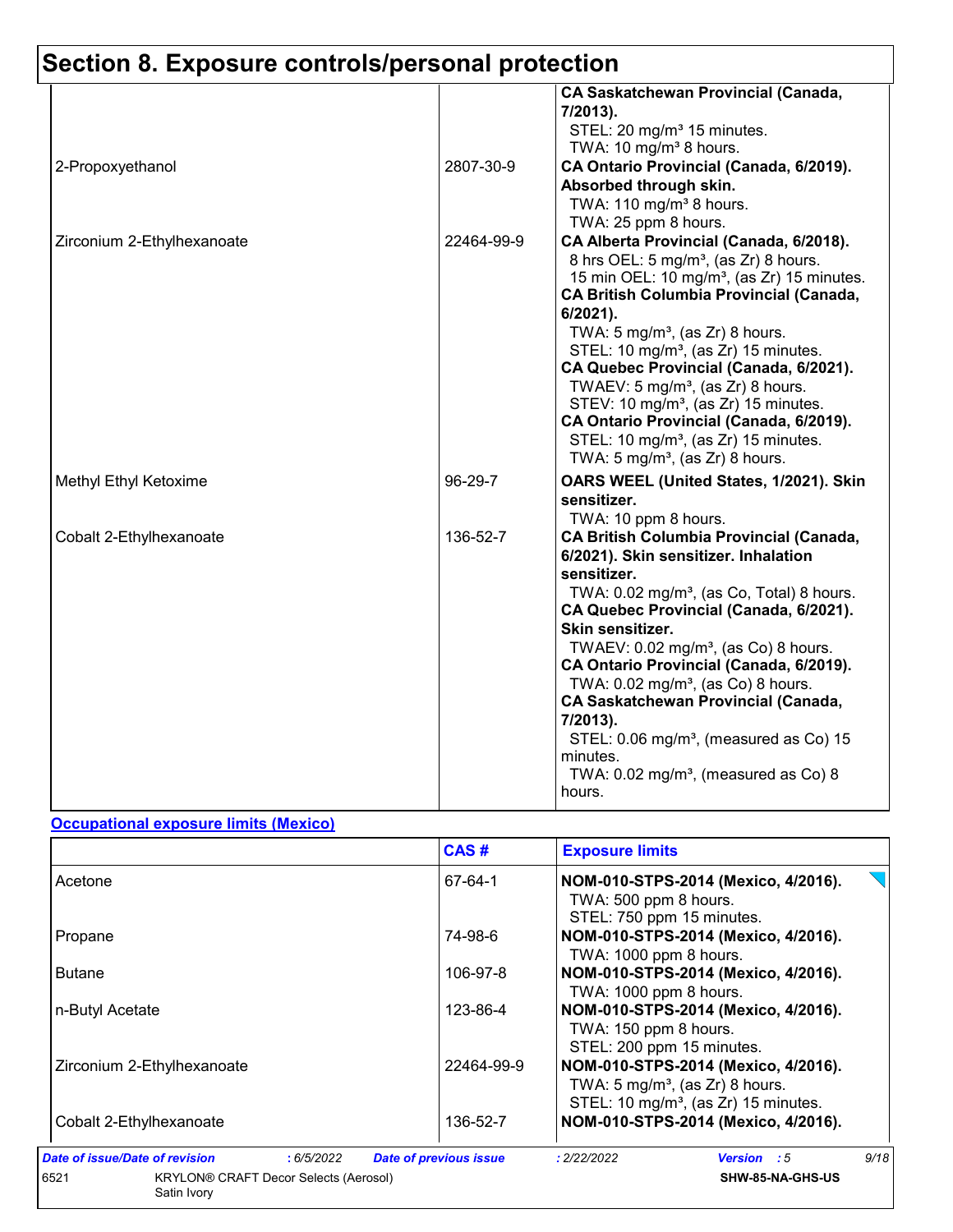### **Section 8. Exposure controls/personal protection** TWA: 0.02 mg/m<sup>3</sup>, (as Co) 8 hours.

| <b>Appropriate engineering</b>                   | Use only with adequate ventilation. Use process enclosures, local exhaust ventilation or                                                                                                                                                                                                                                                                                                                                                                                                                                                                                                                             |
|--------------------------------------------------|----------------------------------------------------------------------------------------------------------------------------------------------------------------------------------------------------------------------------------------------------------------------------------------------------------------------------------------------------------------------------------------------------------------------------------------------------------------------------------------------------------------------------------------------------------------------------------------------------------------------|
| controls                                         | other engineering controls to keep worker exposure to airborne contaminants below any<br>recommended or statutory limits. The engineering controls also need to keep gas,<br>vapor or dust concentrations below any lower explosive limits. Use explosion-proof<br>ventilation equipment.                                                                                                                                                                                                                                                                                                                            |
| <b>Environmental exposure</b><br><b>controls</b> | Emissions from ventilation or work process equipment should be checked to ensure<br>they comply with the requirements of environmental protection legislation. In some<br>cases, fume scrubbers, filters or engineering modifications to the process equipment<br>will be necessary to reduce emissions to acceptable levels.                                                                                                                                                                                                                                                                                        |
| <b>Individual protection measures</b>            |                                                                                                                                                                                                                                                                                                                                                                                                                                                                                                                                                                                                                      |
| <b>Hygiene measures</b>                          | : Wash hands, forearms and face thoroughly after handling chemical products, before<br>eating, smoking and using the lavatory and at the end of the working period.<br>Appropriate techniques should be used to remove potentially contaminated clothing.<br>Contaminated work clothing should not be allowed out of the workplace. Wash<br>contaminated clothing before reusing. Ensure that eyewash stations and safety<br>showers are close to the workstation location.                                                                                                                                          |
| <b>Eye/face protection</b>                       | Safety eyewear complying with an approved standard should be used when a risk<br>assessment indicates this is necessary to avoid exposure to liquid splashes, mists,<br>gases or dusts. If contact is possible, the following protection should be worn, unless<br>the assessment indicates a higher degree of protection: chemical splash goggles.                                                                                                                                                                                                                                                                  |
| <b>Skin protection</b>                           |                                                                                                                                                                                                                                                                                                                                                                                                                                                                                                                                                                                                                      |
| <b>Hand protection</b>                           | Chemical-resistant, impervious gloves complying with an approved standard should be<br>worn at all times when handling chemical products if a risk assessment indicates this is<br>necessary. Considering the parameters specified by the glove manufacturer, check<br>during use that the gloves are still retaining their protective properties. It should be<br>noted that the time to breakthrough for any glove material may be different for different<br>glove manufacturers. In the case of mixtures, consisting of several substances, the<br>protection time of the gloves cannot be accurately estimated. |
| <b>Body protection</b>                           | Personal protective equipment for the body should be selected based on the task being<br>performed and the risks involved and should be approved by a specialist before<br>handling this product. When there is a risk of ignition from static electricity, wear anti-<br>static protective clothing. For the greatest protection from static discharges, clothing<br>should include anti-static overalls, boots and gloves.                                                                                                                                                                                         |
| <b>Other skin protection</b>                     | : Appropriate footwear and any additional skin protection measures should be selected<br>based on the task being performed and the risks involved and should be approved by a<br>specialist before handling this product.                                                                                                                                                                                                                                                                                                                                                                                            |
| <b>Respiratory protection</b>                    | Based on the hazard and potential for exposure, select a respirator that meets the<br>appropriate standard or certification. Respirators must be used according to a<br>respiratory protection program to ensure proper fitting, training, and other important<br>aspects of use.                                                                                                                                                                                                                                                                                                                                    |

## **Section 9. Physical and chemical properties**

The conditions of measurement of all properties are at standard temperature and pressure unless otherwise indicated.

| <b>Appearance</b>                   |                   |
|-------------------------------------|-------------------|
| <b>Physical state</b>               | $:$ Liquid.       |
| <b>Color</b>                        | : Not available.  |
| Odor                                | : Not available.  |
| <b>Odor threshold</b>               | : Not available.  |
| рH                                  | : Not applicable. |
| <b>Melting point/freezing point</b> | : Not available.  |

| Date of issue/Date of revision |                                                      | : 6/5/2022 | Date of previous issue | : 2/22/2022 | <b>Version</b> : 5 |                         | 10/18 |
|--------------------------------|------------------------------------------------------|------------|------------------------|-------------|--------------------|-------------------------|-------|
| 6521                           | KRYLON® CRAFT Decor Selects (Aerosol)<br>Satin Ivory |            |                        |             |                    | <b>SHW-85-NA-GHS-US</b> |       |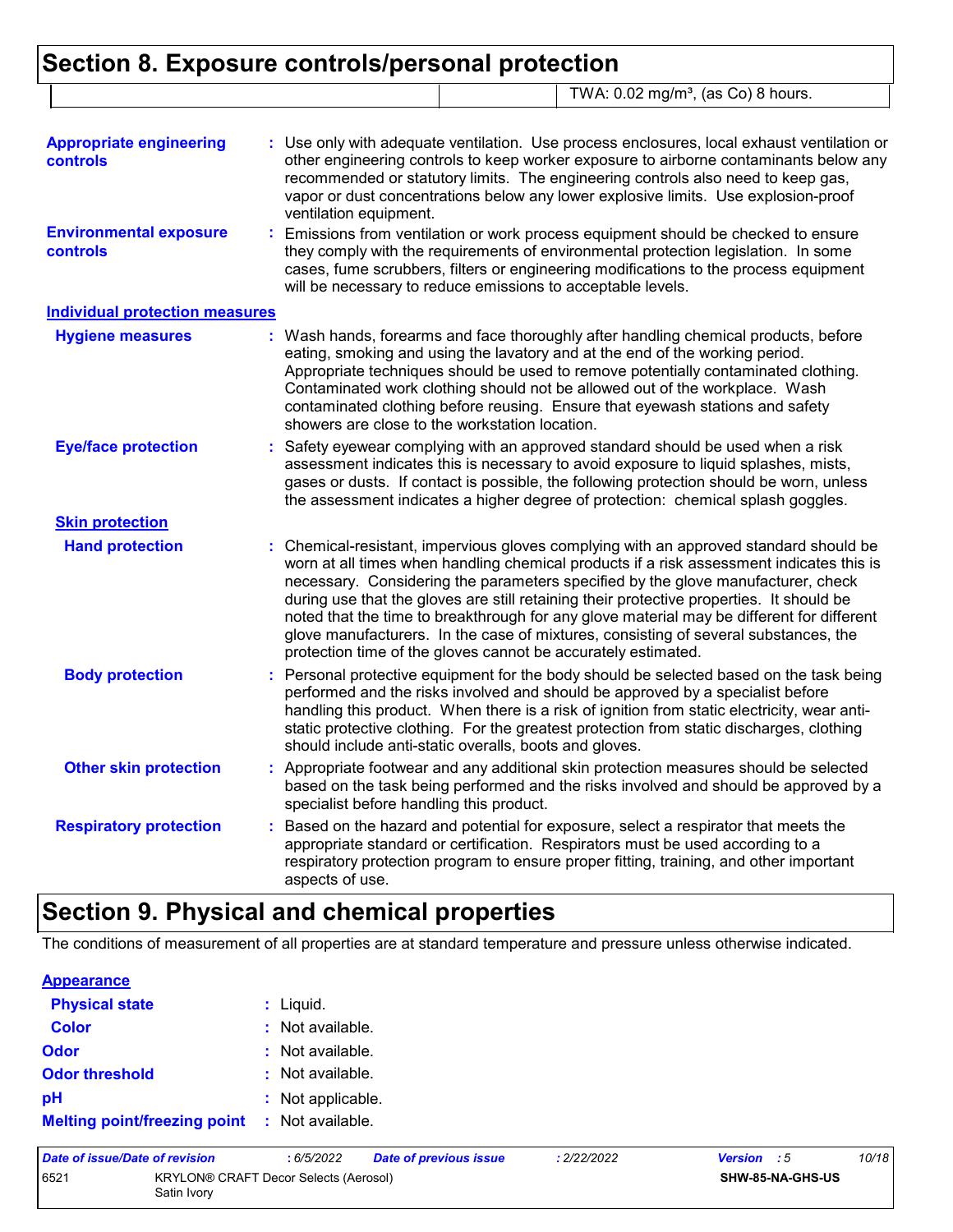## **Section 9. Physical and chemical properties**

| <b>Boiling point, initial boiling</b><br>point, and boiling range | : Not available.                                                                |
|-------------------------------------------------------------------|---------------------------------------------------------------------------------|
| <b>Flash point</b>                                                | : Closed cup: -29 $^{\circ}$ C (-20.2 $^{\circ}$ F) [Pensky-Martens Closed Cup] |
| <b>Evaporation rate</b>                                           | $: 5.6$ (butyl acetate = 1)                                                     |
| <b>Flammability</b>                                               | $:$ Not available.                                                              |
| Lower and upper explosion<br>limit/flammability limit             | : Lower: 1.26%<br>Upper: 15.8%                                                  |
| <b>Vapor pressure</b>                                             | : 101.3 kPa (760 mm Hg)                                                         |
| <b>Relative vapor density</b>                                     | : $1.55$ [Air = 1]                                                              |
| <b>Relative density</b>                                           | : 0.75                                                                          |
| <b>Solubility</b>                                                 | : Not available.                                                                |
| <b>Partition coefficient: n-</b><br>octanol/water                 | : Not applicable.                                                               |
| <b>Auto-ignition temperature</b>                                  | $:$ Not available.                                                              |
| <b>Decomposition temperature</b>                                  | : Not available.                                                                |
| <b>Viscosity</b>                                                  | Kinematic (40°C (104°F)): <20.5 mm <sup>2</sup> /s (<20.5 cSt)                  |
| <b>Molecular weight</b>                                           | Not applicable.                                                                 |
| <b>Aerosol product</b>                                            |                                                                                 |
| <b>Type of aerosol</b>                                            | : Spray                                                                         |
| <b>Heat of combustion</b>                                         | : $27.886$ kJ/g                                                                 |

# **Section 10. Stability and reactivity**

| <b>Reactivity</b>                                   | : No specific test data related to reactivity available for this product or its ingredients.              |
|-----------------------------------------------------|-----------------------------------------------------------------------------------------------------------|
| <b>Chemical stability</b>                           | : The product is stable.                                                                                  |
| <b>Possibility of hazardous</b><br><b>reactions</b> | : Under normal conditions of storage and use, hazardous reactions will not occur.                         |
| <b>Conditions to avoid</b>                          | : Avoid all possible sources of ignition (spark or flame).                                                |
| <b>Incompatible materials</b>                       | : No specific data.                                                                                       |
| <b>Hazardous decomposition</b><br>products          | : Under normal conditions of storage and use, hazardous decomposition products should<br>not be produced. |

## **Section 11. Toxicological information**

#### **Information on toxicological effects**

**Acute toxicity**

| <b>Product/ingredient name</b> | <b>Result</b>                                | <b>Species</b> | <b>Dose</b>              | <b>Exposure</b>      |
|--------------------------------|----------------------------------------------|----------------|--------------------------|----------------------|
| Acetone                        | LD50 Oral                                    | Rat            | 5800 mg/kg               |                      |
| <b>Butane</b>                  | <b>LC50 Inhalation Vapor</b>                 | Rat            | 658000 mg/m <sup>3</sup> | 4 hours              |
| n-Butyl Acetate                | LD50 Dermal                                  | Rabbit         | >17600 mg/kg             | $\blacksquare$       |
|                                | LD50 Oral                                    | Rat            | 10768 mg/kg              |                      |
| 2-Propoxyethanol               | LD50 Oral                                    | Rat            | 3089 mg/kg               |                      |
| Zirconium 2-Ethylhexanoate     | LD50 Dermal                                  | Rabbit         | $>5$ g/kg                |                      |
|                                | LD50 Oral                                    | Rat            | $>5$ g/kg                |                      |
| Methyl Ethyl Ketoxime          | LD50 Oral                                    | Rat            | 1930 mg/kg               |                      |
| Date of issue/Date of revision | <b>Date of previous issue</b><br>:6/5/2022   | : 2/22/2022    |                          | 11/18<br>Version : 5 |
| 6521<br>Satin Ivory            | <b>KRYLON® CRAFT Decor Selects (Aerosol)</b> |                |                          | SHW-85-NA-GHS-US     |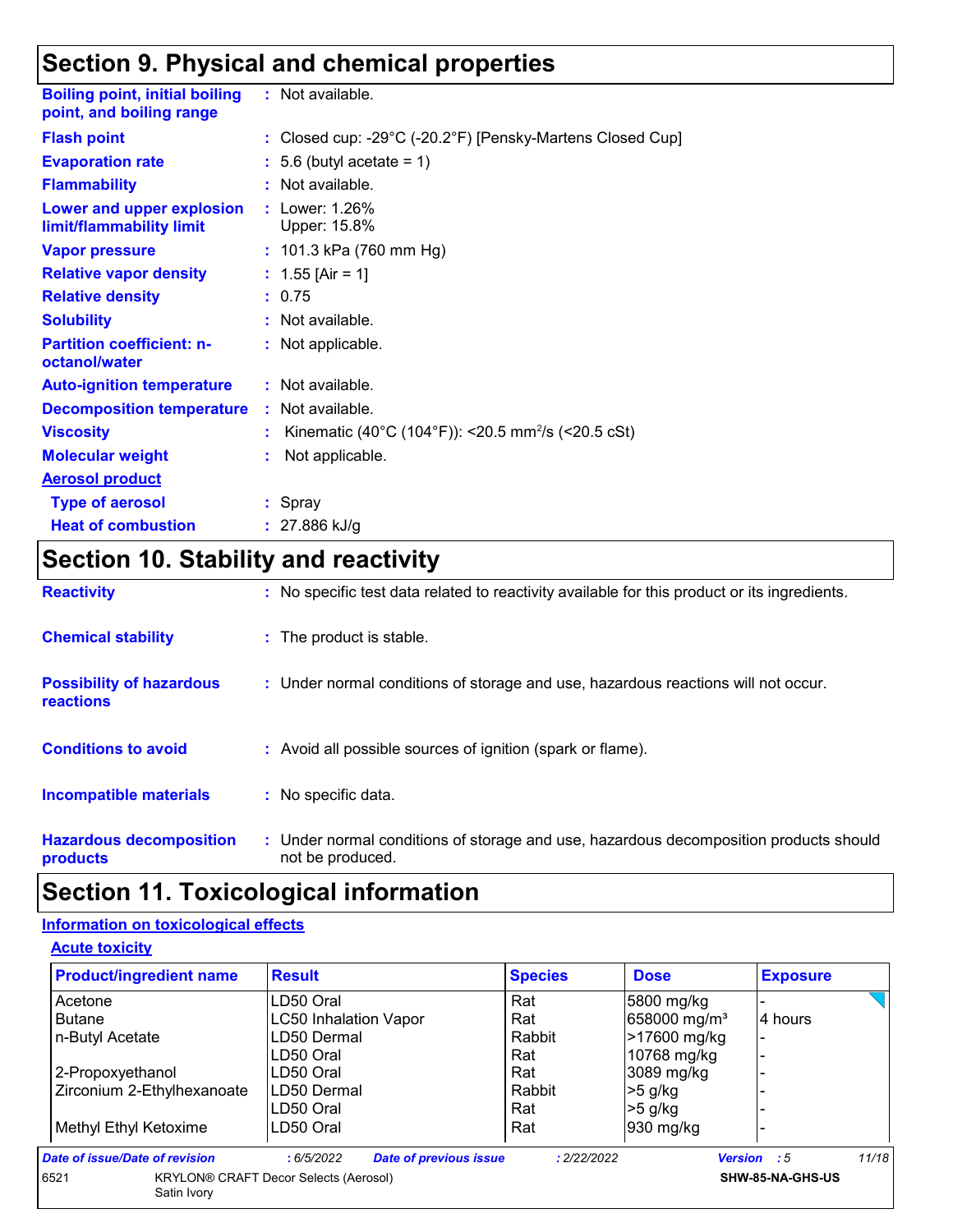|                             | <b>Section 11. Toxicological information</b> |        |                        |                          |
|-----------------------------|----------------------------------------------|--------|------------------------|--------------------------|
| Light Aromatic Hydrocarbons | LD50 Oral                                    | Rat    | 8400 mg/kg             | $\overline{\phantom{a}}$ |
| Cobalt 2-Ethylhexanoate     | LD50 Dermal                                  | Rabbit | $>5$ g/kg              |                          |
|                             | LD50 Oral                                    | Rat    | $1.22$ g/kg            | <u>.</u>                 |
| <b>Hydrotreated Heavy</b>   | <b>LC50 Inhalation Vapor</b>                 | Rat    | 8500 mg/m <sup>3</sup> | 4 hours                  |
| Petroleum Naphtha           |                                              |        |                        |                          |
|                             | LD50 Oral                                    | Rat    | $>6$ g/kg              | $\overline{\phantom{0}}$ |

#### **Irritation/Corrosion**

| <b>Product/ingredient name</b> | <b>Result</b>            | <b>Species</b> | <b>Score</b> | <b>Exposure</b>    | <b>Observation</b>       |
|--------------------------------|--------------------------|----------------|--------------|--------------------|--------------------------|
| Acetone                        | Eyes - Mild irritant     | Human          |              | 186300 ppm         |                          |
|                                | Eyes - Mild irritant     | Rabbit         |              | $10$ uL            |                          |
|                                | Eyes - Moderate irritant | Rabbit         |              | 24 hours 20        | $\overline{\phantom{a}}$ |
|                                |                          |                |              | mg                 |                          |
|                                | Eyes - Severe irritant   | Rabbit         |              | $20 \,\mathrm{mg}$ |                          |
|                                | Skin - Mild irritant     | Rabbit         |              | 24 hours 500       |                          |
|                                |                          |                |              | mg                 |                          |
|                                | Skin - Mild irritant     | Rabbit         |              | 395 mg             |                          |
| n-Butyl Acetate                | Eyes - Moderate irritant | Rabbit         |              | $100$ mg           |                          |
|                                | Skin - Moderate irritant | Rabbit         |              | 24 hours 500       |                          |
|                                |                          |                |              | mg                 |                          |
| <b>Titanium Dioxide</b>        | Skin - Mild irritant     | Human          |              | 72 hours 300       |                          |
|                                |                          |                |              | ug I               |                          |
| 2-Propoxyethanol               | Eyes - Severe irritant   | Rabbit         |              | 24 hours 750       |                          |
|                                |                          |                |              | ug                 |                          |
|                                | Eyes - Severe irritant   | Rabbit         |              | $100 \text{ mg}$   |                          |
|                                | Skin - Mild irritant     | Guinea pig     |              | 500 mg             |                          |
|                                | Skin - Mild irritant     | Rabbit         |              | 24 hours 500       |                          |
|                                |                          |                |              | mg                 |                          |
| Methyl Ethyl Ketoxime          | Eyes - Severe irritant   | Rabbit         |              | 100 uL             |                          |
| Light Aromatic Hydrocarbons    | Eyes - Mild irritant     | Rabbit         |              | 24 hours 100       |                          |
|                                |                          |                |              | uL                 |                          |
|                                |                          |                |              |                    |                          |

#### **Sensitization**

Not available.

#### **Mutagenicity**

Not available.

#### **Carcinogenicity**

Not available.

#### **Classification**

| <b>Product/ingredient name</b> | <b>IOSHA</b> |    | <b>NTP</b>                                       |  |
|--------------------------------|--------------|----|--------------------------------------------------|--|
| <b>Titanium Dioxide</b>        |              | 2B |                                                  |  |
| Cobalt 2-Ethylhexanoate        |              | 2B | Reasonably anticipated to be a human carcinogen. |  |

#### **Reproductive toxicity**

Not available.

#### **Teratogenicity**

Not available.

#### **Specific target organ toxicity (single exposure)**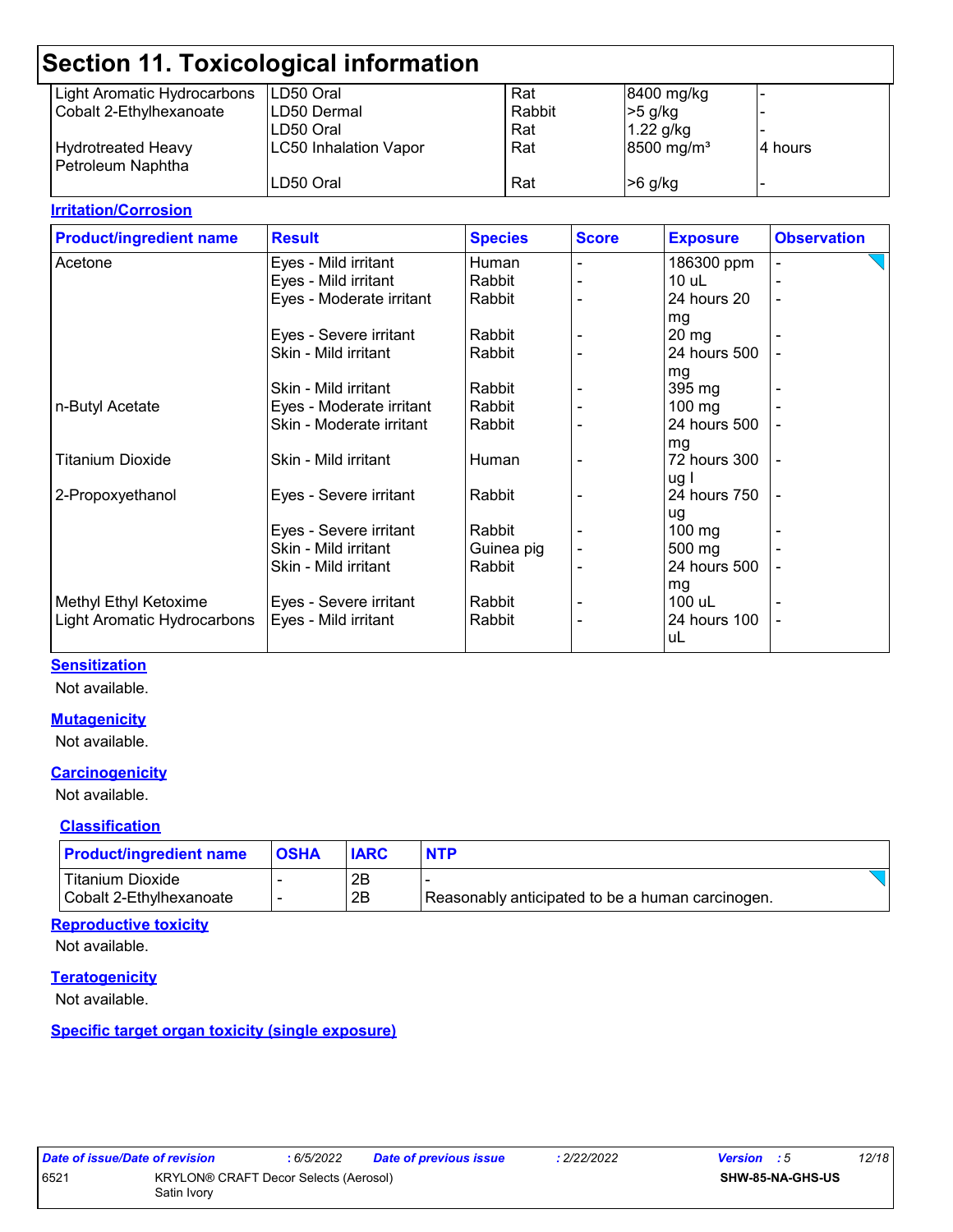# **Section 11. Toxicological information**

| <b>Name</b>                          | <b>Category</b> | <b>Route of</b><br>exposure | <b>Target organs</b>            |
|--------------------------------------|-----------------|-----------------------------|---------------------------------|
| Acetone                              | Category 3      |                             | Respiratory tract<br>irritation |
|                                      | Category 3      |                             | Narcotic effects                |
| Propane                              | Category 3      |                             | Respiratory tract<br>irritation |
|                                      | Category 3      |                             | Narcotic effects                |
| <b>Butane</b>                        | Category 3      |                             | Respiratory tract<br>irritation |
|                                      | Category 3      |                             | Narcotic effects                |
| n-Butyl Acetate                      | Category 3      |                             | Narcotic effects                |
| 2-Propoxyethanol                     | Category 3      |                             | Respiratory tract<br>irritation |
|                                      | Category 3      |                             | Narcotic effects                |
| Methyl Ethyl Ketoxime                | Category 1      |                             | upper respiratory<br>tract      |
|                                      | Category 3      |                             | Narcotic effects                |
| <b>Light Aromatic Hydrocarbons</b>   | Category 3      |                             | Respiratory tract<br>irritation |
|                                      | Category 3      |                             | Narcotic effects                |
| Hydrotreated Heavy Petroleum Naphtha | Category 3      |                             | Respiratory tract<br>irritation |
|                                      | Category 3      |                             | Narcotic effects                |

#### **Specific target organ toxicity (repeated exposure)**

| <b>Name</b>                          | <b>Category</b> | <b>Route of</b><br>exposure | <b>Target organs</b> |
|--------------------------------------|-----------------|-----------------------------|----------------------|
| Acetone                              | Category 2      |                             |                      |
| Propane                              | Category 2      |                             |                      |
| <b>Butane</b>                        | Category 2      |                             |                      |
| 2-Propoxyethanol                     | Category 2      |                             |                      |
| Methyl Ethyl Ketoxime                | Category 2      |                             | blood system         |
| Light Aromatic Hydrocarbons          | Category 2      |                             |                      |
| Hydrotreated Heavy Petroleum Naphtha | Category 2      |                             |                      |

#### **Aspiration hazard**

| <b>Name</b>                          | <b>Result</b>                         |
|--------------------------------------|---------------------------------------|
| Propane                              | <b>ASPIRATION HAZARD - Category 1</b> |
| l Butane                             | <b>ASPIRATION HAZARD - Category 1</b> |
| Light Aromatic Hydrocarbons          | <b>ASPIRATION HAZARD - Category 1</b> |
| Hydrotreated Heavy Petroleum Naphtha | <b>ASPIRATION HAZARD - Category 1</b> |

#### **Information on the likely :** Not available.

| routes of exposure                    |                                                                                                                              |
|---------------------------------------|------------------------------------------------------------------------------------------------------------------------------|
| <b>Potential acute health effects</b> |                                                                                                                              |
| <b>Eye contact</b>                    | : Causes serious eye irritation.                                                                                             |
| <b>Inhalation</b>                     | : Can cause central nervous system (CNS) depression. May cause drowsiness or<br>dizziness. May cause respiratory irritation. |
| <b>Skin contact</b>                   | : May cause an allergic skin reaction.                                                                                       |
| <b>Ingestion</b>                      | : Can cause central nervous system (CNS) depression. May be fatal if swallowed and<br>enters airways.                        |

#### **Symptoms related to the physical, chemical and toxicological characteristics**

| Date of issue/Date of revision |                                                      | : 6/5/2022 | <b>Date of previous issue</b> | : 2/22/2022 | <b>Version</b> : 5 |                         | 13/18 |
|--------------------------------|------------------------------------------------------|------------|-------------------------------|-------------|--------------------|-------------------------|-------|
| 6521                           | KRYLON® CRAFT Decor Selects (Aerosol)<br>Satin Ivory |            |                               |             |                    | <b>SHW-85-NA-GHS-US</b> |       |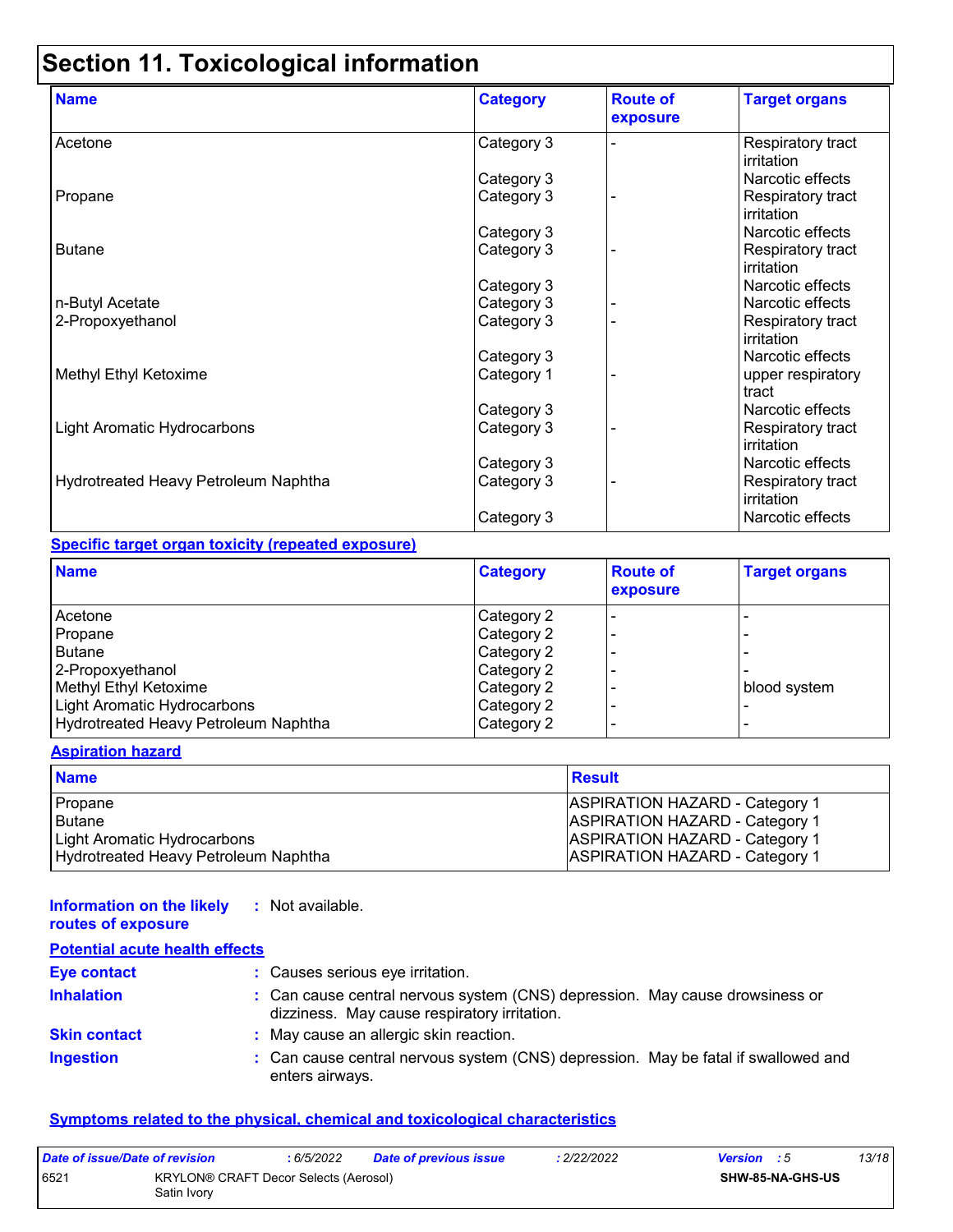# **Section 11. Toxicological information**

| <b>Eye contact</b>  | : Adverse symptoms may include the following:<br>pain or irritation<br>watering<br>redness                                                                                                                                                                              |
|---------------------|-------------------------------------------------------------------------------------------------------------------------------------------------------------------------------------------------------------------------------------------------------------------------|
| <b>Inhalation</b>   | : Adverse symptoms may include the following:<br>respiratory tract irritation<br>coughing<br>nausea or vomiting<br>headache<br>drowsiness/fatigue<br>dizziness/vertigo<br>unconsciousness<br>reduced fetal weight<br>increase in fetal deaths<br>skeletal malformations |
| <b>Skin contact</b> | : Adverse symptoms may include the following:<br>irritation<br>redness<br>reduced fetal weight<br>increase in fetal deaths<br>skeletal malformations                                                                                                                    |
| <b>Ingestion</b>    | : Adverse symptoms may include the following:<br>nausea or vomiting<br>reduced fetal weight<br>increase in fetal deaths<br>skeletal malformations                                                                                                                       |

|                                                   |                         | Delayed and immediate effects and also chronic effects from short and long term exposure                                                                            |
|---------------------------------------------------|-------------------------|---------------------------------------------------------------------------------------------------------------------------------------------------------------------|
| <b>Short term exposure</b>                        |                         |                                                                                                                                                                     |
| <b>Potential immediate</b><br>effects             | : Not available.        |                                                                                                                                                                     |
| <b>Potential delayed effects</b>                  | : Not available.        |                                                                                                                                                                     |
| <b>Long term exposure</b>                         |                         |                                                                                                                                                                     |
| <b>Potential immediate</b><br>effects             | : Not available.        |                                                                                                                                                                     |
| <b>Potential delayed effects : Not available.</b> |                         |                                                                                                                                                                     |
| <b>Potential chronic health effects</b>           |                         |                                                                                                                                                                     |
| Not available.                                    |                         |                                                                                                                                                                     |
| <b>General</b>                                    | levels.                 | : May cause damage to organs through prolonged or repeated exposure. Once<br>sensitized, a severe allergic reaction may occur when subsequently exposed to very low |
| <b>Carcinogenicity</b>                            | exposure.               | : Suspected of causing cancer. Risk of cancer depends on duration and level of                                                                                      |
| <b>Mutagenicity</b>                               |                         | : No known significant effects or critical hazards.                                                                                                                 |
| <b>Teratogenicity</b>                             |                         | : Suspected of damaging the unborn child.                                                                                                                           |
| <b>Developmental effects</b>                      |                         | : No known significant effects or critical hazards.                                                                                                                 |
| <b>Fertility effects</b>                          | : May damage fertility. |                                                                                                                                                                     |

**Numerical measures of toxicity Acute toxicity estimates**

| Date of issue/Date of revision |                                                             | : 6/5/2022 | <b>Date of previous issue</b> | 2/22/2022 | <b>Version</b> : 5 |                  | 14/18 |
|--------------------------------|-------------------------------------------------------------|------------|-------------------------------|-----------|--------------------|------------------|-------|
| 6521                           | <b>KRYLON® CRAFT Decor Selects (Aerosol)</b><br>Satin Ivory |            |                               |           |                    | SHW-85-NA-GHS-US |       |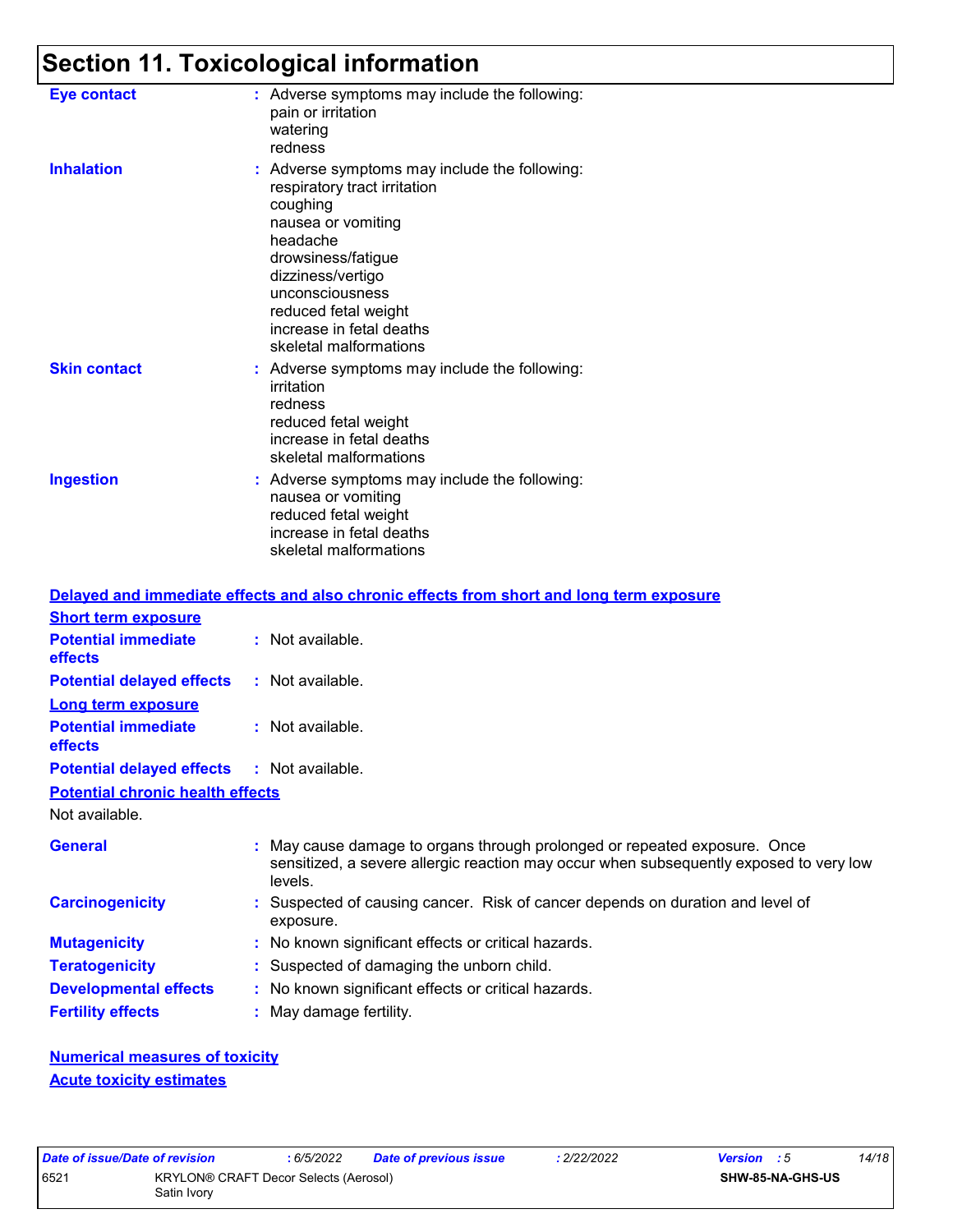# **Section 11. Toxicological information**

| <b>Route</b> | <b>ATE value</b> |
|--------------|------------------|
| Oral         | 136739.66 mg/kg  |
| Dermal       | 48693.31 mg/kg   |

# **Section 12. Ecological information**

| <b>Toxicity</b>                |                                       |                                                |                 |
|--------------------------------|---------------------------------------|------------------------------------------------|-----------------|
| <b>Product/ingredient name</b> | <b>Result</b>                         | <b>Species</b>                                 | <b>Exposure</b> |
| Acetone                        | Acute EC50 7200000 µg/l Fresh water   | Algae - Selenastrum sp.                        | 96 hours        |
|                                | Acute LC50 4.42589 ml/L Marine water  | l Crustaceans - Acartia tonsa -<br>l Copepodid | 48 hours        |
|                                | Acute LC50 7460000 µg/l Fresh water   | Daphnia - Daphnia cucullata                    | 48 hours        |
|                                | Acute LC50 5600 ppm Fresh water       | Fish - Poecilia reticulata                     | 96 hours        |
|                                | Chronic NOEC 4.95 mg/l Marine water   | Algae - Ulva pertusa                           | 96 hours        |
|                                | Chronic NOEC 0.016 ml/L Fresh water   | Crustaceans - Daphniidae                       | 21 days         |
|                                | Chronic NOEC 0.1 ml/L Fresh water     | Daphnia - Daphnia magna -<br>l Neonate         | 21 days         |
|                                | Chronic NOEC 5 µg/l Marine water      | Fish - Gasterosteus aculeatus -<br>Larvae      | 42 days         |
| n-Butyl Acetate                | Acute LC50 32 mg/l Marine water       | Crustaceans - Artemia salina                   | 48 hours        |
|                                | Acute LC50 18000 µg/l Fresh water     | Fish - Pimephales promelas                     | 96 hours        |
| <b>Titanium Dioxide</b>        | Acute LC50 >1000000 µg/l Marine water | Fish - Fundulus heteroclitus                   | 96 hours        |
| Methyl Ethyl Ketoxime          | Acute LC50 843000 µg/l Fresh water    | Fish - Pimephales promelas                     | 96 hours        |

#### **Persistence and degradability**

| <b>Product/ingredient name</b>  | <b>Aquatic half-life</b> | <b>Photolysis</b> | Biodegradability |
|---------------------------------|--------------------------|-------------------|------------------|
| Acetone                         |                          |                   | Readily          |
| In-Butvl Acetate                |                          |                   | Readily          |
| Light Aromatic Hydrocarbons   - |                          |                   | Readily          |

#### **Bioaccumulative potential**

| <b>Product/ingredient name</b> | $LogP_{ow}$ | <b>BCF</b> | <b>Potential</b> |
|--------------------------------|-------------|------------|------------------|
| Zirconium 2-Ethylhexanoate     |             | 2.96       | low              |
| Methyl Ethyl Ketoxime          |             | 2.5 to 5.8 | low              |
| Light Aromatic Hydrocarbons    |             | 10 to 2500 | high             |
| Cobalt 2-Ethylhexanoate        |             | 15600      | high             |
| <b>Hydrotreated Heavy</b>      | -           | 10 to 2500 | high             |
| Petroleum Naphtha              |             |            |                  |

#### **Mobility in soil**

**Soil/water partition coefficient (KOC) :** Not available.

**Other adverse effects** : No known significant effects or critical hazards.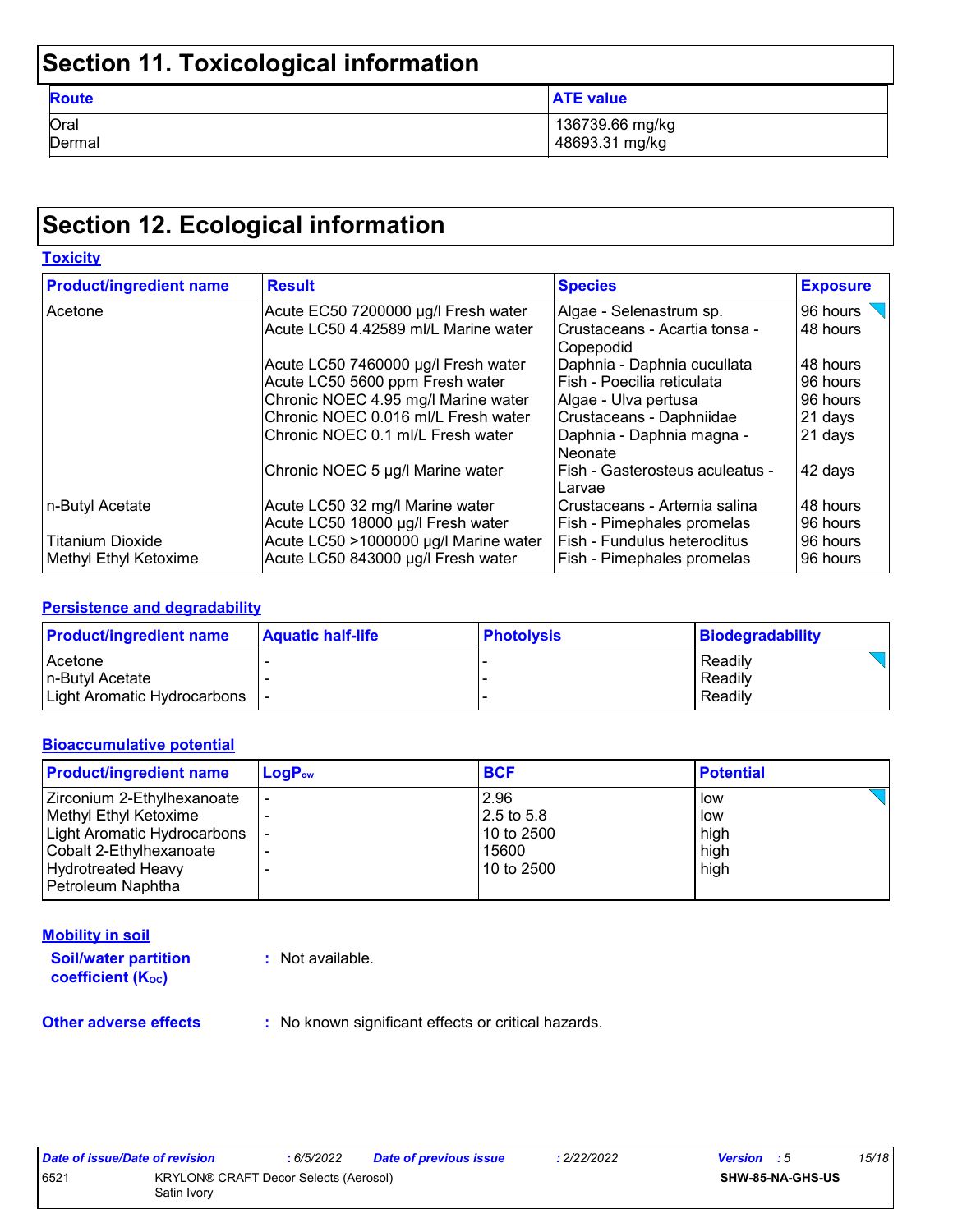### **Section 13. Disposal considerations**

#### **Disposal methods :**

The generation of waste should be avoided or minimized wherever possible. Disposal of this product, solutions and any by-products should at all times comply with the requirements of environmental protection and waste disposal legislation and any regional local authority requirements. Dispose of surplus and non-recyclable products via a licensed waste disposal contractor. Waste should not be disposed of untreated to the sewer unless fully compliant with the requirements of all authorities with jurisdiction. Waste packaging should be recycled. Incineration or landfill should only be considered when recycling is not feasible. This material and its container must be disposed of in a safe way. Empty containers or liners may retain some product residues. Do not puncture or incinerate container.

# **Section 14. Transport information**

6521 KRYLON® CRAFT Decor Selects (Aerosol)

Satin Ivory

|                                                                             | <b>DOT</b><br><b>Classification</b>                                                                             | <b>TDG</b><br><b>Classification</b>                                                                                                                                                                                                                                                                                                                                                                                                                                                                                                                                                                                                                                                 | <b>Mexico</b><br><b>Classification</b>                                                                          | <b>IATA</b>                                                                                                     | <b>IMDG</b>                                                                                                     |
|-----------------------------------------------------------------------------|-----------------------------------------------------------------------------------------------------------------|-------------------------------------------------------------------------------------------------------------------------------------------------------------------------------------------------------------------------------------------------------------------------------------------------------------------------------------------------------------------------------------------------------------------------------------------------------------------------------------------------------------------------------------------------------------------------------------------------------------------------------------------------------------------------------------|-----------------------------------------------------------------------------------------------------------------|-----------------------------------------------------------------------------------------------------------------|-----------------------------------------------------------------------------------------------------------------|
| <b>UN number</b>                                                            | <b>UN1950</b>                                                                                                   | <b>UN1950</b>                                                                                                                                                                                                                                                                                                                                                                                                                                                                                                                                                                                                                                                                       | <b>UN1950</b>                                                                                                   | <b>UN1950</b>                                                                                                   | <b>UN1950</b>                                                                                                   |
| <b>UN proper</b><br>shipping name                                           | <b>AEROSOLS</b>                                                                                                 | <b>AEROSOLS</b>                                                                                                                                                                                                                                                                                                                                                                                                                                                                                                                                                                                                                                                                     | <b>AEROSOLS</b>                                                                                                 | AEROSOLS,<br>flammable                                                                                          | <b>AEROSOLS</b>                                                                                                 |
| <b>Transport</b><br>hazard class(es)                                        | 2.1                                                                                                             | 2.1                                                                                                                                                                                                                                                                                                                                                                                                                                                                                                                                                                                                                                                                                 | 2.1                                                                                                             | 2.1                                                                                                             | 2.1                                                                                                             |
| <b>Packing group</b>                                                        |                                                                                                                 |                                                                                                                                                                                                                                                                                                                                                                                                                                                                                                                                                                                                                                                                                     |                                                                                                                 |                                                                                                                 |                                                                                                                 |
| <b>Environmental</b><br>hazards                                             | No.                                                                                                             | No.                                                                                                                                                                                                                                                                                                                                                                                                                                                                                                                                                                                                                                                                                 | No.                                                                                                             | No.                                                                                                             | No.                                                                                                             |
| <b>Additional</b><br>information                                            | Dependent upon<br>container size, this<br>product may ship under<br>the Limited Quantity<br>shipping exception. | <b>Product classified</b><br>as per the<br>following sections<br>of the<br>Transportation of<br>Dangerous Goods<br>Regulations:<br>2.13-2.17 (Class<br>2).<br>Dependent upon<br>container size, this<br>product may ship under<br>the Limited Quantity<br>shipping exception.                                                                                                                                                                                                                                                                                                                                                                                                       | Dependent upon<br>container size, this<br>product may ship under<br>the Limited Quantity<br>shipping exception. | Dependent upon<br>container size, this<br>product may ship under<br>the Limited Quantity<br>shipping exception. | Dependent upon<br>container size, this<br>product may ship under<br>the Limited Quantity<br>shipping exception. |
| <b>Special precautions for user :</b><br><b>Transport in bulk according</b> | : Not available.                                                                                                | Multi-modal shipping descriptions are provided for informational purposes and do not<br>consider container sizes. The presence of a shipping description for a particular<br>mode of transport (sea, air, etc.), does not indicate that the product is packaged<br>suitably for that mode of transport. All packaging must be reviewed for suitability<br>prior to shipment, and compliance with the applicable regulations is the sole<br>responsibility of the person offering the product for transport. People loading and<br>unloading dangerous goods must be trained on all of the risks deriving from the<br>substances and on all actions in case of emergency situations. |                                                                                                                 |                                                                                                                 |                                                                                                                 |
| to IMO instruments                                                          |                                                                                                                 |                                                                                                                                                                                                                                                                                                                                                                                                                                                                                                                                                                                                                                                                                     |                                                                                                                 |                                                                                                                 |                                                                                                                 |
|                                                                             |                                                                                                                 | <b>Proper shipping name</b>                                                                                                                                                                                                                                                                                                                                                                                                                                                                                                                                                                                                                                                         | : Not available.                                                                                                |                                                                                                                 |                                                                                                                 |

**SHW-85-NA-GHS-US**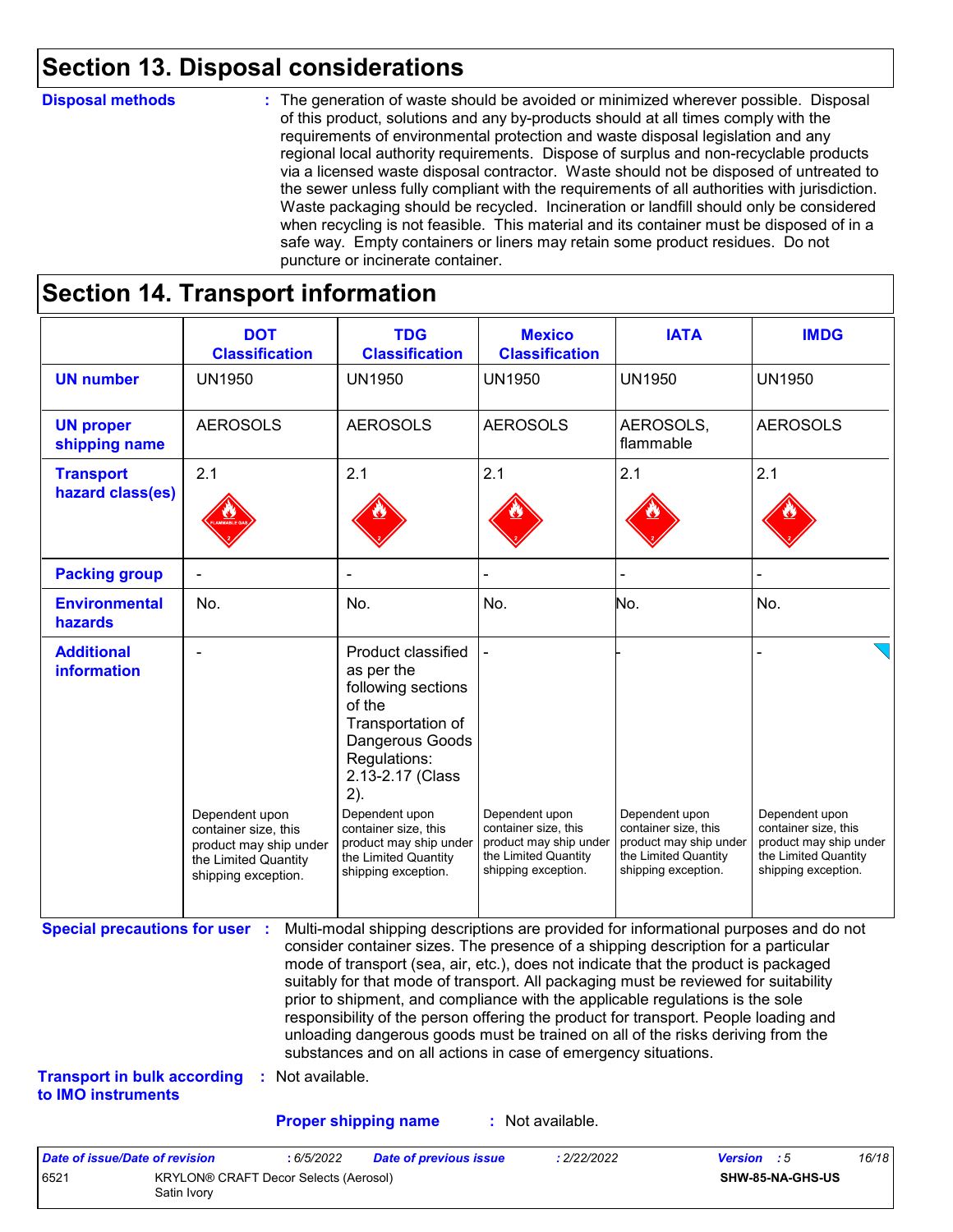### **Section 15. Regulatory information**

#### **SARA 313**

SARA 313 (40 CFR 372.45) supplier notification can be found on the Environmental Data Sheet.

#### **California Prop. 65**

WARNING: This product contains chemicals known to the State of California to cause cancer and birth defects or other reproductive harm.

#### **International regulations**

| International lists | : Australia inventory (AIIC): Not determined.                |
|---------------------|--------------------------------------------------------------|
|                     | China inventory (IECSC): Not determined.                     |
|                     | Japan inventory (CSCL): Not determined.                      |
|                     | Japan inventory (ISHL): Not determined.                      |
|                     | Korea inventory (KECI): Not determined.                      |
|                     | New Zealand Inventory of Chemicals (NZIoC): Not determined.  |
|                     | Philippines inventory (PICCS): Not determined.               |
|                     | Taiwan Chemical Substances Inventory (TCSI): Not determined. |
|                     | Thailand inventory: Not determined.                          |
|                     | Turkey inventory: Not determined.                            |
|                     | Vietnam inventory: Not determined.                           |
|                     |                                                              |

### **Section 16. Other information**

**Hazardous Material Information System (U.S.A.)**



**The customer is responsible for determining the PPE code for this material. For more information on HMIS® Personal Protective Equipment (PPE) codes, consult the HMIS® Implementation Manual.**

**Caution: HMIS® ratings are based on a 0-4 rating scale, with 0 representing minimal hazards or risks, and 4 representing significant hazards or risks. Although HMIS® ratings and the associated label are not required on SDSs or products leaving a facility under 29 CFR 1910.1200, the preparer may choose to provide them. HMIS® ratings are to be used with a fully implemented HMIS® program. HMIS® is a registered trademark and service mark of the American Coatings Association, Inc.**

**Procedure used to derive the classification**

|                                        |                                                                                                                                                                                                                                                                                                                                                                                                                                                                                                           | <b>Classification</b>         |                                                                                                                                                                                                                             | <b>Justification</b> |       |
|----------------------------------------|-----------------------------------------------------------------------------------------------------------------------------------------------------------------------------------------------------------------------------------------------------------------------------------------------------------------------------------------------------------------------------------------------------------------------------------------------------------------------------------------------------------|-------------------------------|-----------------------------------------------------------------------------------------------------------------------------------------------------------------------------------------------------------------------------|----------------------|-------|
| irritation) - Category 3<br>Category 3 | FLAMMABLE AEROSOLS - Category 1<br>GASES UNDER PRESSURE - Compressed gas<br>SERIOUS EYE DAMAGE/ EYE IRRITATION - Category 2A<br>SKIN SENSITIZATION - Category 1<br><b>CARCINOGENICITY - Category 2</b><br>TOXIC TO REPRODUCTION - Category 1B<br>SPECIFIC TARGET ORGAN TOXICITY (SINGLE EXPOSURE) (Respiratory tract<br>SPECIFIC TARGET ORGAN TOXICITY (SINGLE EXPOSURE) (Narcotic effects) -<br>SPECIFIC TARGET ORGAN TOXICITY (REPEATED EXPOSURE) - Category 2<br><b>ASPIRATION HAZARD - Category 1</b> |                               | On basis of test data<br>Calculation method<br>Calculation method<br>Calculation method<br>Calculation method<br>Calculation method<br>Calculation method<br>Calculation method<br>Calculation method<br>Calculation method |                      |       |
| <b>History</b><br>Date of printing     | : 6/5/2022                                                                                                                                                                                                                                                                                                                                                                                                                                                                                                |                               |                                                                                                                                                                                                                             |                      |       |
| Date of issue/Date of<br>revision      | : 6/5/2022                                                                                                                                                                                                                                                                                                                                                                                                                                                                                                |                               |                                                                                                                                                                                                                             |                      |       |
| Date of previous issue                 | : 2/22/2022                                                                                                                                                                                                                                                                                                                                                                                                                                                                                               |                               |                                                                                                                                                                                                                             |                      |       |
| <b>Date of issue/Date of revision</b>  | : 6/5/2022                                                                                                                                                                                                                                                                                                                                                                                                                                                                                                | <b>Date of previous issue</b> | : 2/22/2022                                                                                                                                                                                                                 | <b>Version</b> : 5   | 17/18 |